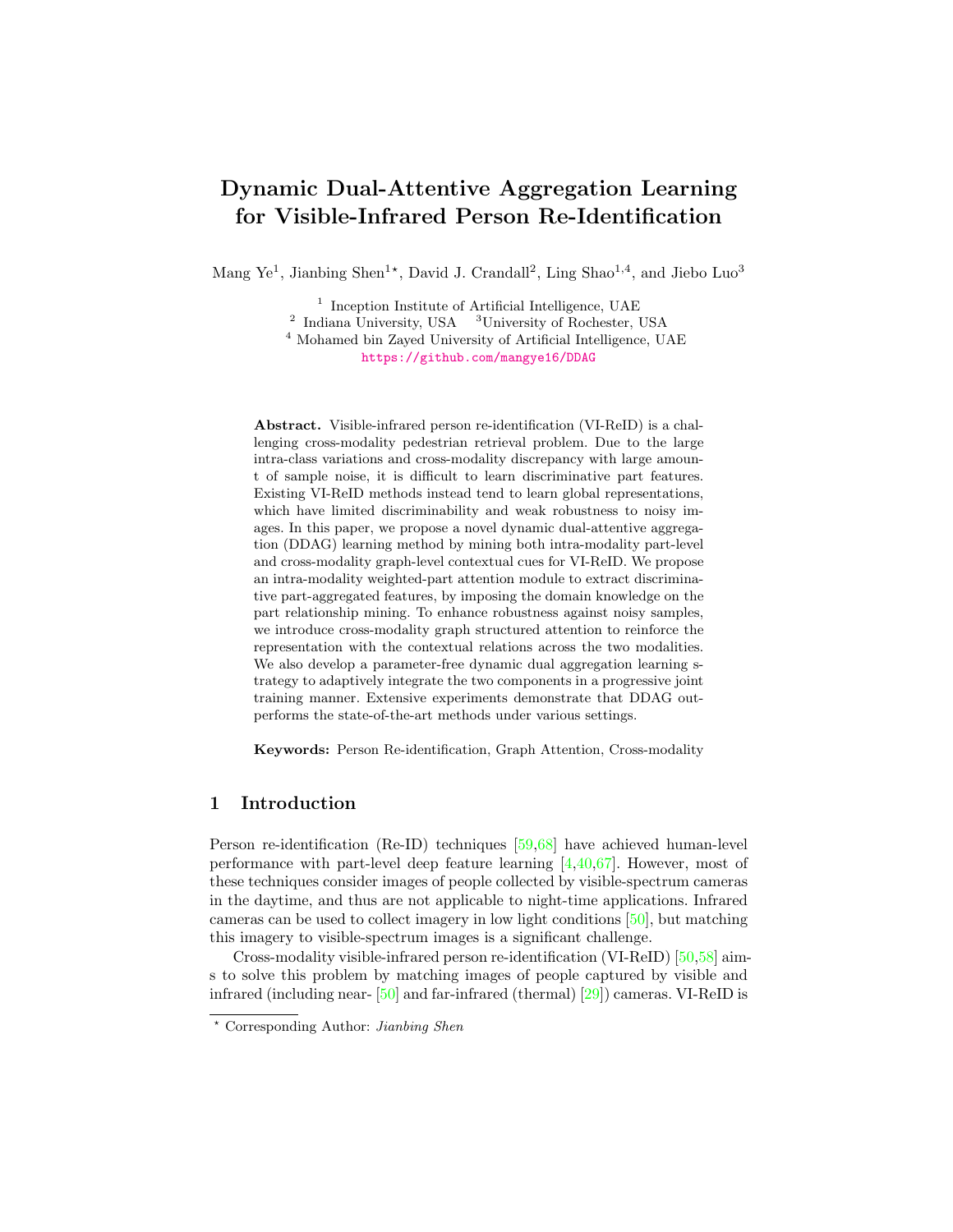

Fig. 1. Idea Illustration: (a) Example images from SYSU-MM01 dataset [\[50\]](#page-16-1) with high sample noise due to data annotation/collection difficulty. Main components: (b) intramodality weighted-part aggregation (IWPA), it learns discriminative part-aggregated features by mining the contextual part information within each modality. (c) crossmodality graph structured attention (CGSA), it enhances the representation by incorporating the neighborhood information from the two modalities.

<span id="page-1-0"></span>challenging due to large visual differences between the two modalities and changing camera environments, leading to large intra- and cross-modality variations. Moreover, due to difficulties in data collection and annotation, VI-ReID usually suffers from high sample noise caused by inaccurate person detection results, eg extreme background clutter, as shown in Fig. [1](#page-1-0) (a). Related cross-modality matching studies have been extensively conducted in visible near-infrared (VIS-NIR) face recognition  $[28,52]$  $[28,52]$ . However, the visual differences between images of people are much greater than those between face images, so those methods are not applicable for VI-ReID [\[50\]](#page-16-1).

These challenges make it difficult to reliably learn discriminative part-level features using state-of-the-art single-modality Re-ID systems [\[40](#page-15-0)[,45,](#page-16-4)[55,](#page-16-5)[67\]](#page-17-1). As a compromise, existing VI-ReID methods mainly focus on learning multi-modal sharable global features, either via one-  $[7,49,50]$  $[7,49,50]$  $[7,49,50]$  or two-stream networks  $[9,58]$  $[9,58]$ . Some work also integrates modality discriminant supervision [\[7,](#page-14-1)[9\]](#page-14-2) or GAN generated images [\[44](#page-16-7)[,49\]](#page-16-6) to handle the modality discrepancy. However, global feature learning methods are sensitive to background clutter and can not explicitly handle the modality discrepancy. In addition, part-based feature-learning methods [\[40,](#page-15-0)[45](#page-16-4)[,66](#page-17-2)[,67\]](#page-17-1) for single-modality Re-ID are typically incapable of capturing reliable part features under a large cross-domain gap [\[50\]](#page-16-1). Moreover, the learning is easily contaminated by noisy samples and destabilized when the appearance discrepancy is large across the two modalities. All of these challenges result in less discriminative cross-modality features and unstable training.

To address the above limitations, we propose a novel dynamic dual-attentive aggregation (DDAG) learning method with a two-stream network. DDAG includes two main components, as shown in Fig. [1:](#page-1-0) an intra-modality weighted-part aggregation (IWPA) and a cross-modality graph structured attention (CGSA). Our main idea is to mine contextual cues at both an intra-modality part-level and cross-modality graph-level, to enhance feature representation learning. I-WPA aims to learn discriminative part-aggregated features by simultaneously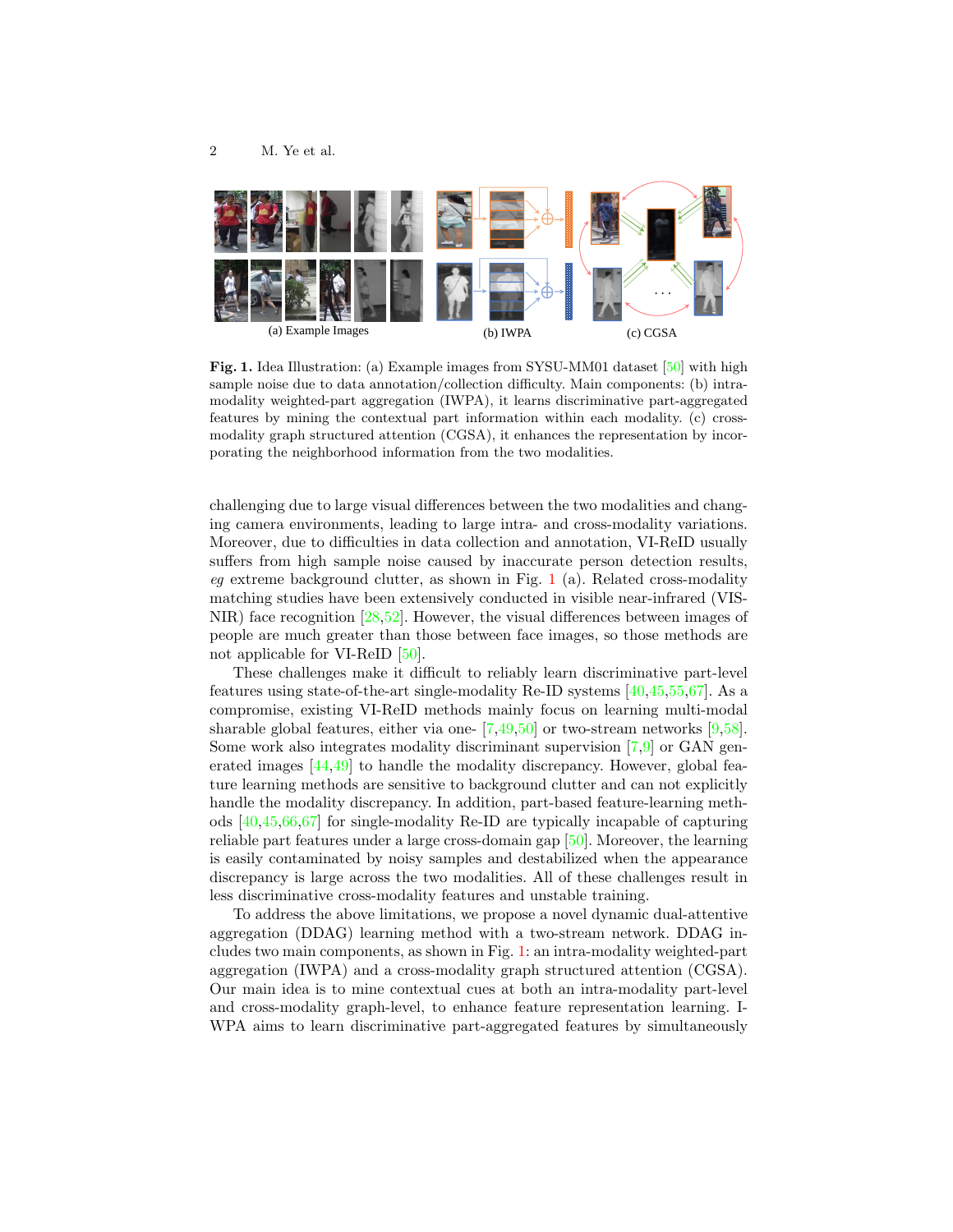mining the contextual relations among the body parts within each modality and imposing the domain knowledge to handle the modality discrepancy. Our design is computationally efficient because we learn the modality-specific part-level attention rather than pixel-level attention  $\left[47,65\right]$  $\left[47,65\right]$  $\left[47,65\right]$ , and it also results in stronger robustness against background clutter. We further develop a residual BatchNorm connection with weighted-part aggregation to reduce the impact of noisy body parts, and adpatively handle the part discrepancy in the aggregated features.

CGSA focuses on learning an enhanced node feature representation by incorporating the relationship between the person images across the two modalities. We eliminate the negative impact of samples with large variations by exploiting the contextual information in the cross-modality graph, assigning adaptive weights to both intra- and cross-modality neighbors with a mutli-head attentive graph scheme  $[42]$ . This strategy also reduces the modality discrepancy and smooths the training process. In addition, we introduce a parameter-free dynamic dual aggregation learning strategy to dynamically aggregate the two attentive modules in a mutli-task end-to-end learning manner, which enables complex dual-attentive network to converge stably, while simultaneously reinforcing each attentive component. Our main contributions are as follows:

- We propose a novel dynamic dual-attentive aggregation learning method to mine contextual information at both intra-modality part and cross-modality graph levels to facilitate feature learning for VI-ReID.
- We design an intra-modality weighted-part attention module to learn discriminative part-aggregated representation, adaptively assigning the weights of different body parts.
- We introduce a cross-modality graph structured attention scheme to enhance feature representations by mining the graphical relations between the person images across the two modalities, which smooths the training process and reduces the modality gap.
- We establish a new baseline on two VI-ReID datasets, outperforming the state-of-the-art by a large margin.

# 2 Related Work

Single-Modality Person Re-ID aims to match person images from visible cameras [\[18\]](#page-14-3). Existing works have achieved human-level performance on the widely-used datasets with end-to-end deep learning  $[1,14,15,17,39,54]$  $[1,14,15,17,39,54]$  $[1,14,15,17,39,54]$  $[1,14,15,17,39,54]$  $[1,14,15,17,39,54]$  $[1,14,15,17,39,54]$ , either by global [\[17,](#page-14-7)[64\]](#page-17-4) or part-level feature learning [\[40,](#page-15-0)[39,](#page-15-3)[67\]](#page-17-1). However, these approaches are usually unable to handle the ambiguous modality discrepancy in VI-ReID [\[50\]](#page-16-1), which limits their applicability in night-time surveillance scenarios.

Cross-Modality Person Re-ID addresses person re-identification across different types of images, such as between visible-spectrum and infrared [\[49,](#page-16-6)[50,](#page-16-1)[57\]](#page-16-11), varying illuminations [\[62\]](#page-16-12) or even between images and non-visual data like text descriptions  $[5,21]$  $[5,21]$ . For visible-Infrared-ReID (VI-ReID), Wu *et al.* [\[50\]](#page-16-1) introduced a zero-padding strategy with a one-stream network for cross-modality feature representation learning. A two-stream network with dual-constrained top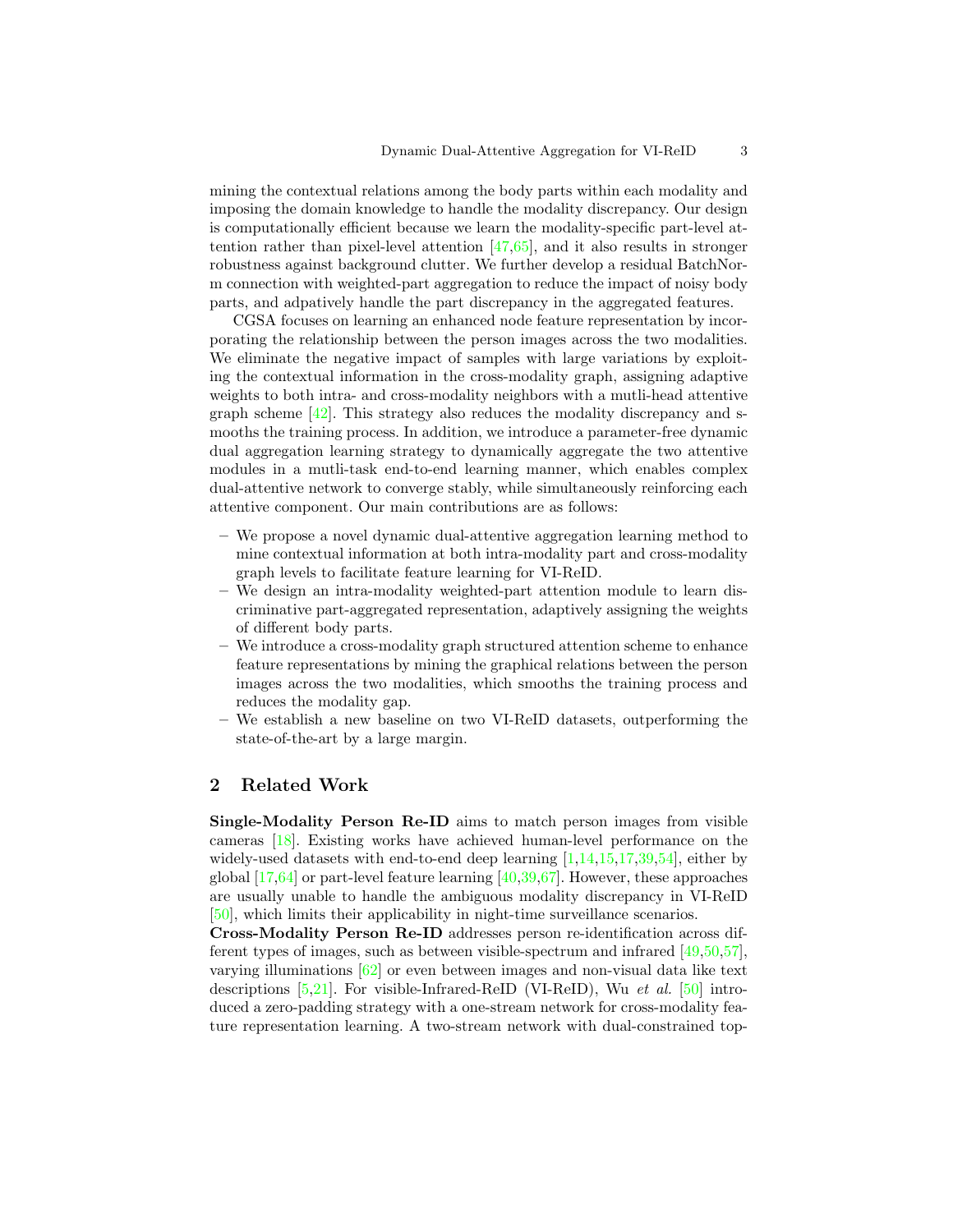ranking loss was proposed in [\[58\]](#page-16-2) to handle both the intra- and cross-modality variations. In addition, Dai et al. [\[7\]](#page-14-1) proposed an adversarial training framework with the triplet loss to jointly discriminate the identity and modality. Recently, Wang *et al.* [\[49\]](#page-16-6) presented a dual-level discrepancy method with GAN to handle the modality difference at various levels. Similar technique was also adopted in [\[44\]](#page-16-7). Two modality-specific [\[9\]](#page-14-2) and modality-aware learning [\[56\]](#page-16-13) methods were proposed to handle the modality discrepancy at the classifier level. Meanwhile, other papers have investigated a better loss function [\[2,](#page-14-10)[23\]](#page-15-4) to handle the modality gap. However, these methods usually focus on learning global feature representations, which ignore the underlying relationship between different body parts and neighborhoods across two modalities.

Contemporaneously, some recent methods investigate the modality-aware collaborative ensemble learning [\[56\]](#page-16-13) or grayscale augmented tri-modal learning [\[60\]](#page-16-14). An intermediate X-modality is designed in [\[19\]](#page-14-11) to address the modality discrepancy. A powerful baseline with non-local attention is presented in [\[59\]](#page-16-0).

Visible Near-Infrared Face Recognition addresses the cross-modality face recognition problem, which is also closely related to VI-ReID [\[13](#page-14-12)[,28,](#page-15-2)[32,](#page-15-5)[46,](#page-16-15)[52,](#page-16-3)[30\]](#page-15-6). Early research mainly focused on learning modality-aware metrics [\[31\]](#page-15-7) or dictionaries [\[16\]](#page-14-13). With the emergence of deep neural networks, most methods now focus on learning multi-modal sharable features [\[52\]](#page-16-3), cross-modality matching models [\[34\]](#page-15-8) or disentangled representations [\[51\]](#page-16-16). However, the modality difference of VI-ReID is much greater than that of face recognition due to the different camera environments and large visual appearances change, which limits the applicability of their methods to the VI-ReID [\[57](#page-16-11)[,48\]](#page-16-17).

Attention Mechanisms have been widely used in various applications to enhance the feature representation  $[37,42,53,3]$  $[37,42,53,3]$  $[37,42,53,3]$  $[37,42,53,3]$ . For person Re-ID, attention is used to combine the spatial-temporal information from different video frames  $[8,10,20,24]$  $[8,10,20,24]$  $[8,10,20,24]$  $[8,10,20,24]$ . Some work  $[22,26,41]$  $[22,26,41]$  $[22,26,41]$  has also investigated using multi-scale or different convolutional channels to capture the pixel-level/small-region-level attentions [\[35,](#page-15-14)[36\]](#page-15-15). However, they are usually unstable for optimization in VI-ReID due to the large cross-modality discrepancy and noise.

Our part-attention module is also closely related to non-local networks [\[47,](#page-16-8)[65\]](#page-17-3). However, the pixel-level design of these models is sensitive and inefficient for handling the noise encountered in VI-ReID task. In comparison, we design a learnable weighted part-level attention with a BatchNorm residual connection.

## 3 Proposed Method

Fig. [2](#page-4-0) provides an overview of our proposed dynamic dual-attentive aggregation learning (DDAG) method. DDAG is developed on top of a two-stream network (§[3.1\)](#page-4-1), and contains an intra-modality weighted-part attention for discriminative part-aggregated features learning (§[3.2\)](#page-4-2) and a cross-modality graph structured attention for shared global feature learning (§[3.3\)](#page-6-0). Finally, we propose a parameter-free dynamic dual aggregation learning strategy to adaptively aggregate the two components for end-to-end joint training (§[3.4\)](#page-8-0).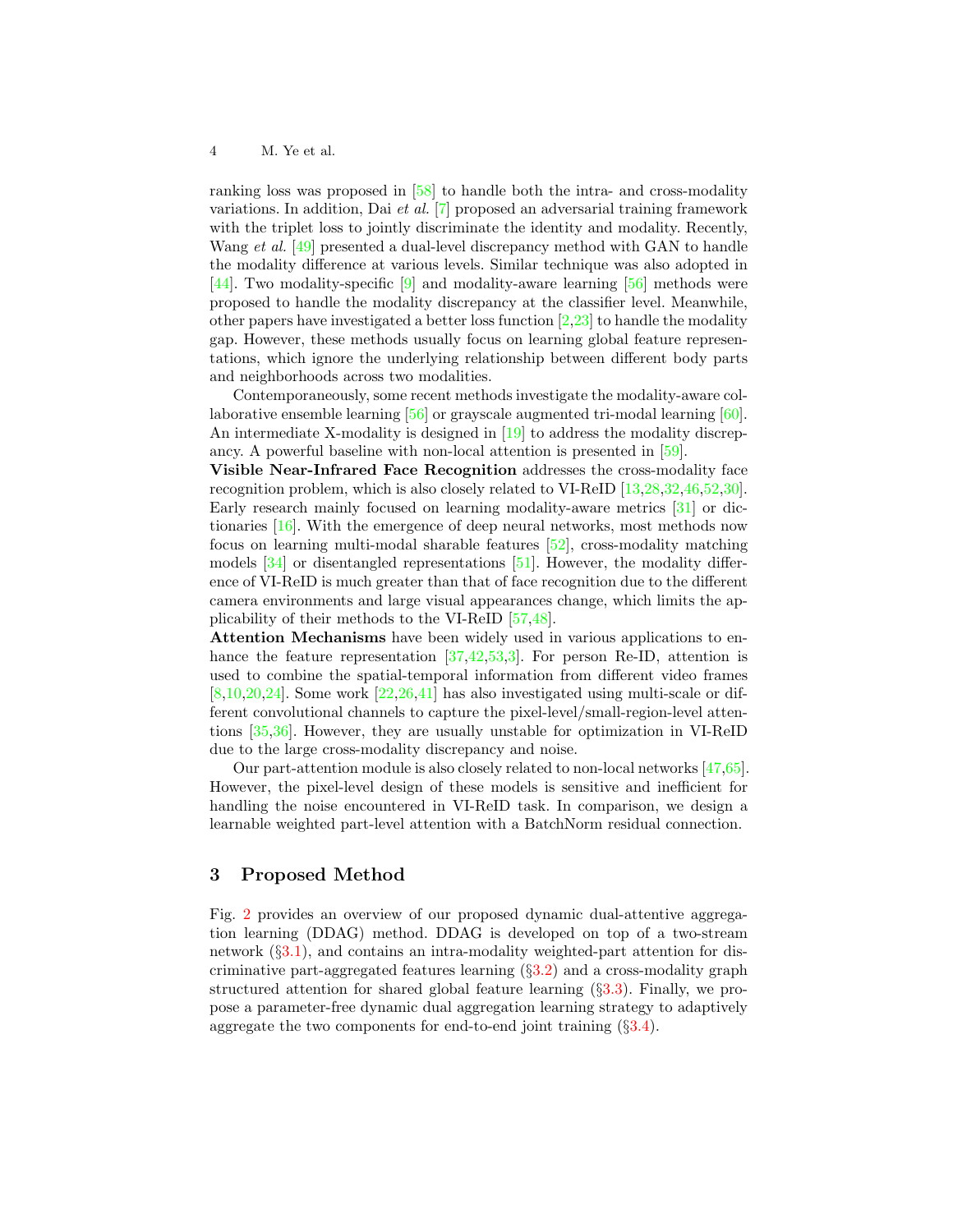

<span id="page-4-0"></span>Fig. 2. The proposed DDAG learning framework for VI-ReID. IWPA: Intra-modality Weighted-Part Aggregation for discriminative part-aggregated features learning by mining the contextual part relations within each modality. CGSA: Cross-modality Graph Structured Attention for global feature learning by utilizing the neighborhood structural relations across two modalities. We further introduce a parameter-free dynamic dual aggregation learning strategy to adaptively aggregate two components.

## <span id="page-4-1"></span>3.1 Baseline Cross-Modality Re-ID

We first present our baseline cross-modality Re-ID model with a two-stream network for incorporating two different modalities. To handle the different properties of the two modalities, the network parameters of the first convolutional block<sup>[3](#page-4-3)</sup> in each stream are different in order to capture modality-specific lowlevel feature patterns. Meanwhile, the network parameters of the deep convolutional blocks are shared for two modalities in order to learn modality-sharable middle-level feature representations. After the convolutional layers with adaptive pooling, a shared batch normalization layer is added to learn the shared feature embedding. Compared with the two-stream structures in [\[11,](#page-14-18)[25,](#page-15-16)[58,](#page-16-2)[56\]](#page-16-13), our design captures more discriminative features by mining sharable information in middle-level convolutional blocks rather than high-level embedding layers.

To learn discriminative features, we combine the identity loss  $\mathcal{L}_{id}$  and online hard-mining triplet loss  $\mathcal{L}_{tri}$  [\[61\]](#page-16-19) as our baseline learning objective  $\mathcal{L}_b$ ,

$$
\mathcal{L}_b = \mathcal{L}_{id} + \mathcal{L}_{tri}.\tag{1}
$$

The identity loss  $\mathcal{L}_{id}$  encourages an identity-invariant feature representation. The triplet loss  $\mathcal{L}_{tri}$  optimizes the triplet-wise relationships among different person images across the two modalities.

## <span id="page-4-2"></span>3.2 Intra-modality Weighted-Part Aggregation

As an alternative to the global feature learning in existing VI-ReID methods [\[7,](#page-14-1)[49](#page-16-6)[,50\]](#page-16-1), this subsection presents a novel part-agggregated feature learning

<span id="page-4-3"></span><sup>&</sup>lt;sup>3</sup> We adopt ResNet50 as the backbone network, following  $[44, 49, 58]$  $[44, 49, 58]$  $[44, 49, 58]$  $[44, 49, 58]$  $[44, 49, 58]$ .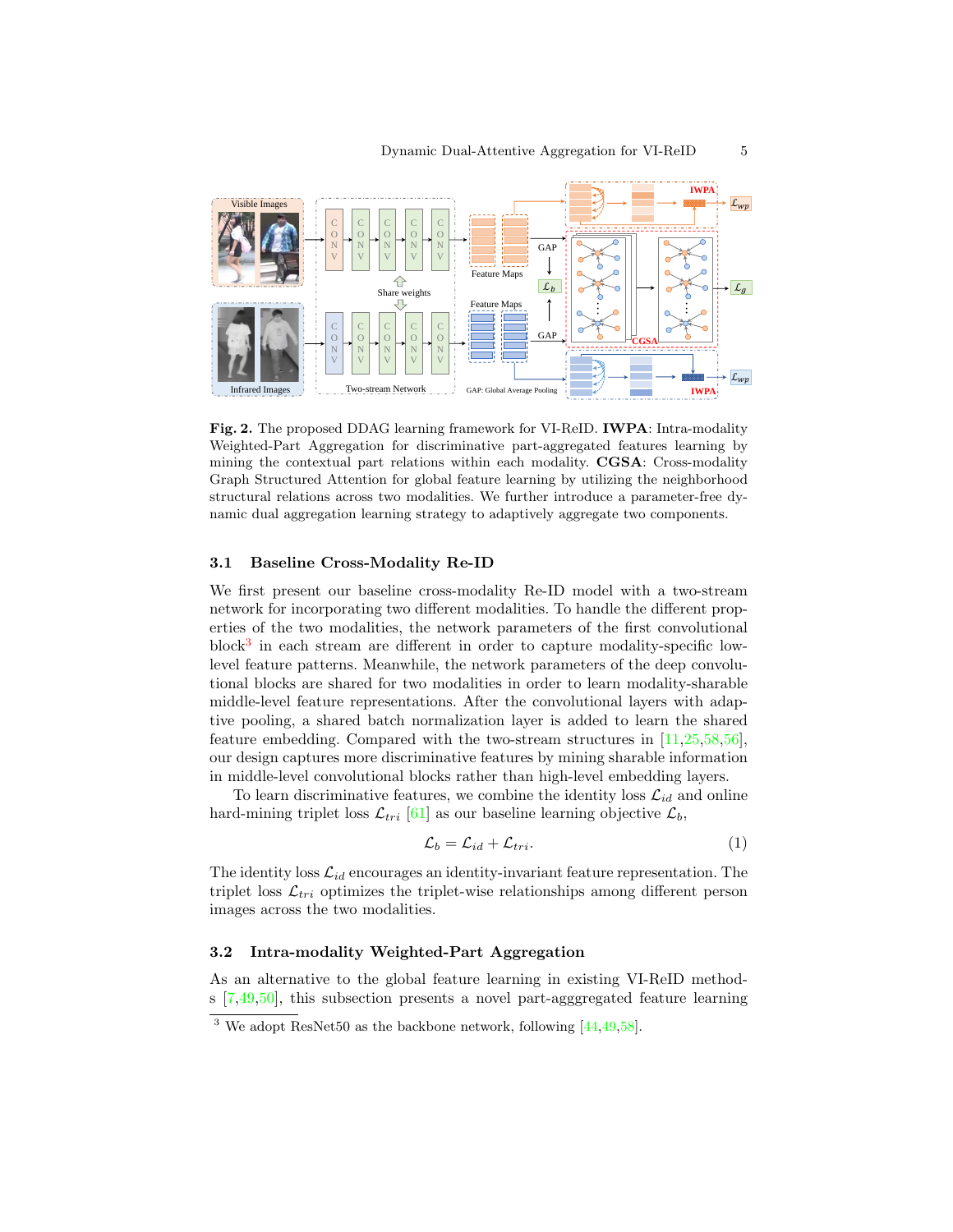

<span id="page-5-0"></span>Fig. 3. Illustration of the proposed IWPA module, which mines the part-level relationships to learn the weighted-part aggregation with a residual BatchNorm connection.

method for VI-ReID, namely intra-modality weighted-part aggregation (IWPA, as shown in Fig. [3\)](#page-5-0). IWPA mines the contextual information in local parts to formulate an enhanced part-aggregated representation to address the complex challenges. It first learns the within-modality part attention with a modified non-local module, and then uses a learnable weighted-part aggregation strategy with residual BatchNorm (RBN) to stabilize and reinforce the training process. Part Attention. The input of our IWPA module is the extracted feature maps from the last residual block of the network, from which we extract the attentionenhanced part features. We denote the output feature maps of the last convolutional block as  $\{X = \mathbf{x}_k \in \mathbb{R}^{C \times H \times W}\}_{k=1}^K$ , where C represents the channel dimension  $(C = 2048$  in our experiments), H and W represent the feature map size, and  $K$  represents the batch size. To obtain the part features, the feature maps are directly divided into p non-overlapping parts with a region pooling strategy. The part features of each input image are then represented by  $X^p = {\mathbf{x}_i^p \in \mathbb{R}^{C \times 1}}_{i=1}^p$ . Similar to [\[47\]](#page-16-8), we feed each part into three  $1 \times 1$ convolutional layers  $u(\cdot)$ ,  $v(\cdot)$  and  $z(\cdot)$ . The intra-modality part-based non-local attention  $\alpha_{i,j}^p \in [0,1]^{p \times p}$  is then

$$
\alpha_{i,j}^p = \frac{f(\mathbf{x}_i^p, \mathbf{x}_j^p)}{\sum_{\forall j} f(\mathbf{x}_i^p, \mathbf{x}_j^p)},
$$
\n(2)

where  $f(\mathbf{x}_i^p, \mathbf{x}_j^p)$  represents the pairwise similarity between two part features. To enhance the discriminability, an exponential function is added to magnify the relationship, which enlarges the part attention discrepancy [\[63\]](#page-16-20). It is formulated by

$$
f(\mathbf{x}_i^p, \mathbf{x}_j^p) = \exp(u(\mathbf{x}_i^p)^T v(\mathbf{x}_j^p)),\tag{3}
$$

where  $u(\mathbf{x}_i^p) = W_u \mathbf{x}_i^p$  and  $v(\mathbf{x}_j^p) = W_v \mathbf{x}_j^p$  are two embeddings with convolutional operations  $u(\cdot)$  and  $v(\cdot)$ .  $W_u$  and  $W_v$  are the corresponding weight parameters in  $u$  and  $v$ . With the exponential function, our attention calculation can be treated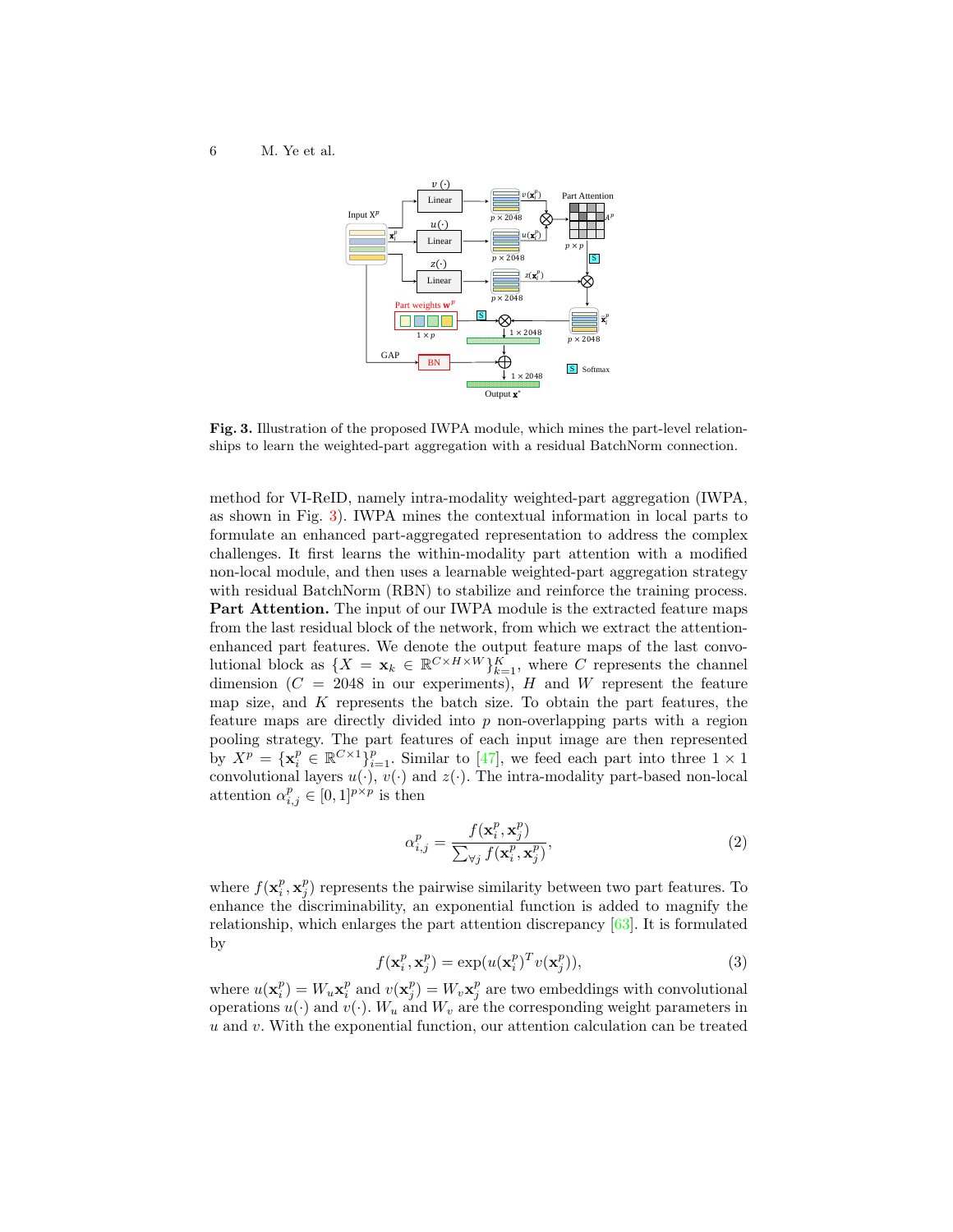as a normalization with a softmax function. Note that our attention map is  $p \times p$ to capture the part relationships, which is much smaller than that of pixel-level attention  $HW \times HW$  in [\[47,](#page-16-8)[65\]](#page-17-3), making it more efficient. Meanwhile, the part relation is robust against noisy regions and local clutters in the person images.

With the learned part attention, attention-enhanced part features are then represented by the inner product of the embedded part features  $z(\mathbf{x}_i^p)$  and the calculated attention  $A^p$ , which is formulated by

<span id="page-6-2"></span>
$$
\bar{\mathbf{x}}_i^p = \mathbf{a}_i^p * z(\mathbf{x}_i^p),\tag{4}
$$

where  $\mathbf{a}_i^p \in A^p = {\alpha_{i,j}^p}^{p \times p}$  is the calculated part attention map. Therefore, the refined part features consider the relationship between different body parts. However, the simple average pooling or concatenation of part features is not powerful enough for fine-grained person Re-ID task, and may cause noisy parts accumulation. Meanwhile, it is inefficient to train multiple part-level classifiers, as in [\[40,](#page-15-0)[56\]](#page-16-13). To address these issues, we design a residual BatchNorm (RBN) weighted-part aggregation strategy.

Residual BatchNorm Weighted-part Aggregation. This idea consists of two main parts: First, we use a residual BatchNorm connection of the original input feature map  $x^o$  after average pooling, and the residual learning strategy enables very deep neural networks to be trained and stabilizes the training process. Second, we use a learnable weighted combination of attention-enhanced part features to formulate a discriminative part-aggregated feature representation. In summary, it is formulated by

<span id="page-6-1"></span>
$$
\mathbf{x}^* = \text{BN}(\mathbf{x}^o) + \sum_{i=1}^p w_i^p \bar{\mathbf{x}}_i^p,\tag{5}
$$

where  $\mathbf{x}^o \in \mathbb{R}^{C \times 1}$  represents the global adaptive pooling output of the input feature map  $X^p$ . BN indicates the batch normalization operation, and  $\mathbf{w}^p$  =  $\{w_i^p\}_{i=1}^p$  represents a learnable weight vector of different parts to handle the modality discrepancy. Our design has three primary advantages: (1) it avoids multiple part-level classifier learning  $[40]$ , making it computationally efficient for both training and testing, and it is more robust to background clutter compared to the pixel-level attention techniques  $[22,47]$  $[22,47]$ ; (2) it enhances the discrimination power by adaptively aggregating attentive part features in the final feature representation; and (3) the residual BatchNorm (RBN) connection performs much better than the widely-used general residual connection with identity mapping  $[12,65]$  $[12,65]$  (as verified in  $\S4.2$ ), stabilizing the training process and enhancing the representational power for the cross-modality Re-ID under abundant noise. We use x <sup>∗</sup> as the representation of an input sample in the testing phase.

## <span id="page-6-0"></span>3.3 Cross-modality Graph Structured Attention

Another major challenge is that VI-ReID datasets often contain many incorrectly annotated images or image pairs with large visual differences across the two modalities (as shown in Fig. [1\)](#page-1-0), making it difficult to mine the discriminative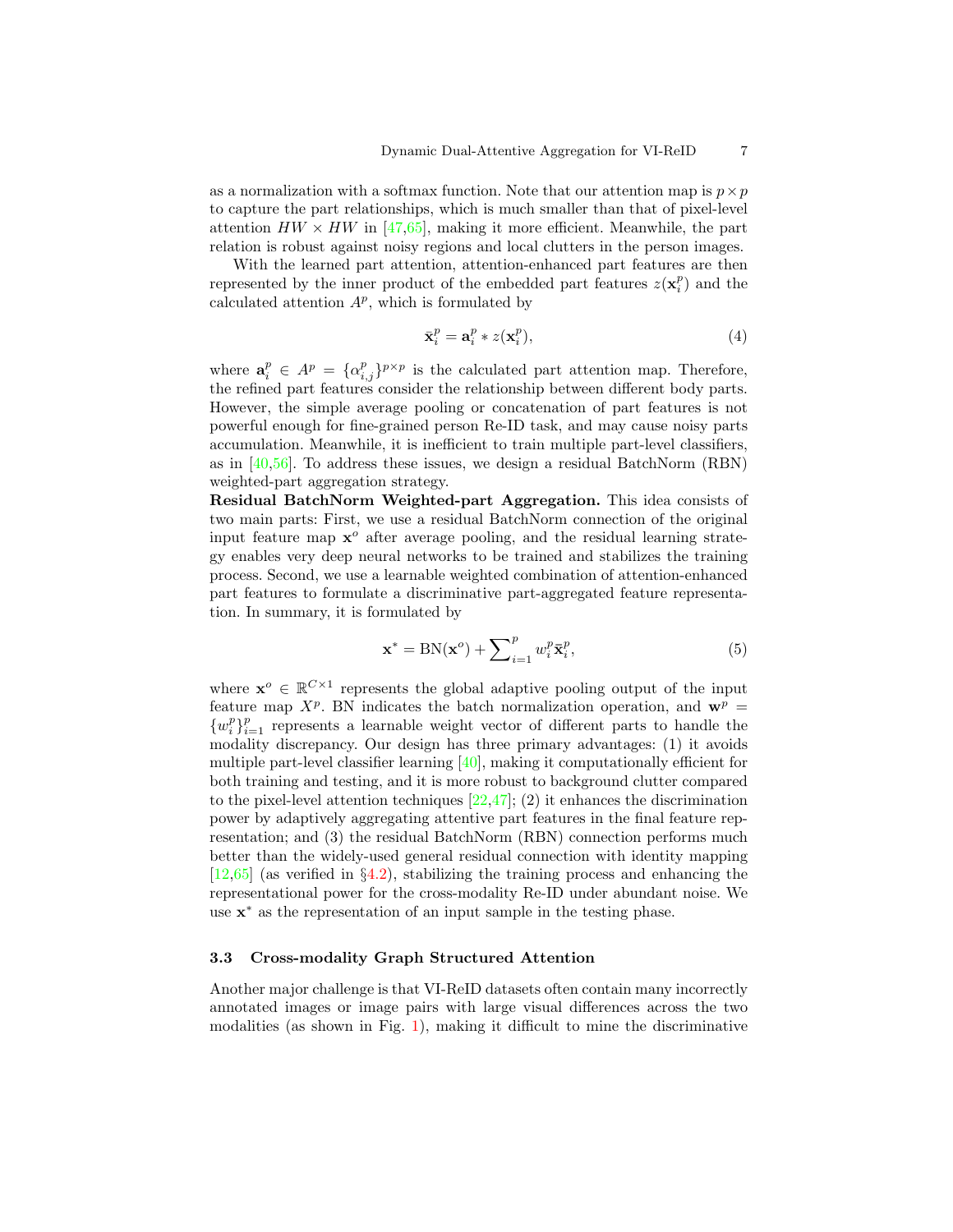local part features and damaging the optimization process. In this subsection, we present our cross-modality graph structured attention, which incorporates the structural relations across two modalities to reinforce the feature representations. The main idea is that the feature representations of person images belonging to the same identity across the two modalities are mutually beneficial.

Graph Construction. At each training step, we adopt an identity-balanced sampling strategy for training  $[58]$ . Specifically, for each of n different randomlyselected identities,  $m$  visible and  $m$  infrared images are randomly sampled, resulting in  $K = 2mn$  images in each training batch. We formulate an undirected graph  $\mathcal G$  with a normalized adjacency matrix,

$$
A^g = A_0^g + \mathbb{I}_K,\tag{6}
$$

where  $A_0^g(i, j) = l_i * l_j$  ( $l_i$  and  $l_j$  are the corresponding one-hot labels of two graph nodes).  $\mathbb{I}_K$  is an identity matrix, indicating that each node is connected to itself. The graph construction is efficiently computed by matrix multiplication between the one-hot labels in each training batch.

**Graph Attention.** This measures the importance of a node  $i$  to another node  $j$  within the graph, across two modalities. We denote the input node features by  $X^o = {\{\mathbf{x}_{k}^o \in \mathbb{R}^{C\times 1}\}}_{k=1}^K$ , which are outputs of the pooling layer. The graph attention coefficients  $\alpha_{i,j}^{g^{-1}} \in [0,1]^{K \times K}$  are then computed by

$$
\alpha_{i,j}^{g} = \frac{\exp(\Gamma([h(\mathbf{x}_i^{o}), h(\mathbf{x}_j^{o})] \cdot \mathbf{w}^{g}))}{\sum_{\forall A^{g}(i,k)>0} \exp(\Gamma([h(\mathbf{x}_i^{o}), h(\mathbf{x}_k^{o})] \cdot \mathbf{w}^{g}))},
$$
\n(7)

where  $\Gamma(\cdot)$  represents the LeakyRelu operation.  $\lceil \cdot \rceil$  is the concatenation operation.  $h(\cdot)$  is a transformation matrix to reduce the input node feature dimension C to d, and d is set to 256 in our experiments.  $\mathbf{w}^g \in \mathbb{R}^{2d \times 1}$  represents a learnable weighting vector that measures the importance of different feature dimensions in the concatenated features, similar to  $[43]$ . Note that our design fully utilizes relations between all the images across two modalities, reinforcing the representation using context information of the same identity.

To enhance the discriminability and stabilize the graph attention learning, we employ a multi-head attention technique [\[38\]](#page-15-17) by learning multiple  $h^{l}(\cdot)$  and  $\mathbf{w}^{l,g}$   $(l = 1, 2 \cdots, L, L$  is the total number of heads) with the same structure and optimizing them separately. After concatenating the outputs of multiple heads, the graph structured attention-enhanced feature is then represented by

<span id="page-7-0"></span>
$$
\mathbf{x}_{i}^{g} = \phi \left[ \sum_{\forall A^{g}(i,k)>0} \alpha_{i,j}^{g,l} \cdot h^{l}(\mathbf{x}_{j}^{o}) \right]_{l=1}^{L},\tag{8}
$$

and  $\mathbf{x}_i^g$  is then robust to outlier samples, where  $\phi$  is the ELU activation function. To guide the cross-modality graph structured attention learning, we introduce another graph attention layer with a one-head structure, where the final output node features are represented by  $X^{g'} = {\mathbf{x}_i^{g'}}$  $g'_{i}$ <sub>k=1</sub>. We adopt the negative loglikelihood (NLL) loss function for the graph attention learning, formulated by

$$
\mathcal{L}_g = -\sum_{i}^{K} \log(\text{softmax}(\mathbf{x}_i^{g'})).
$$
\n(9)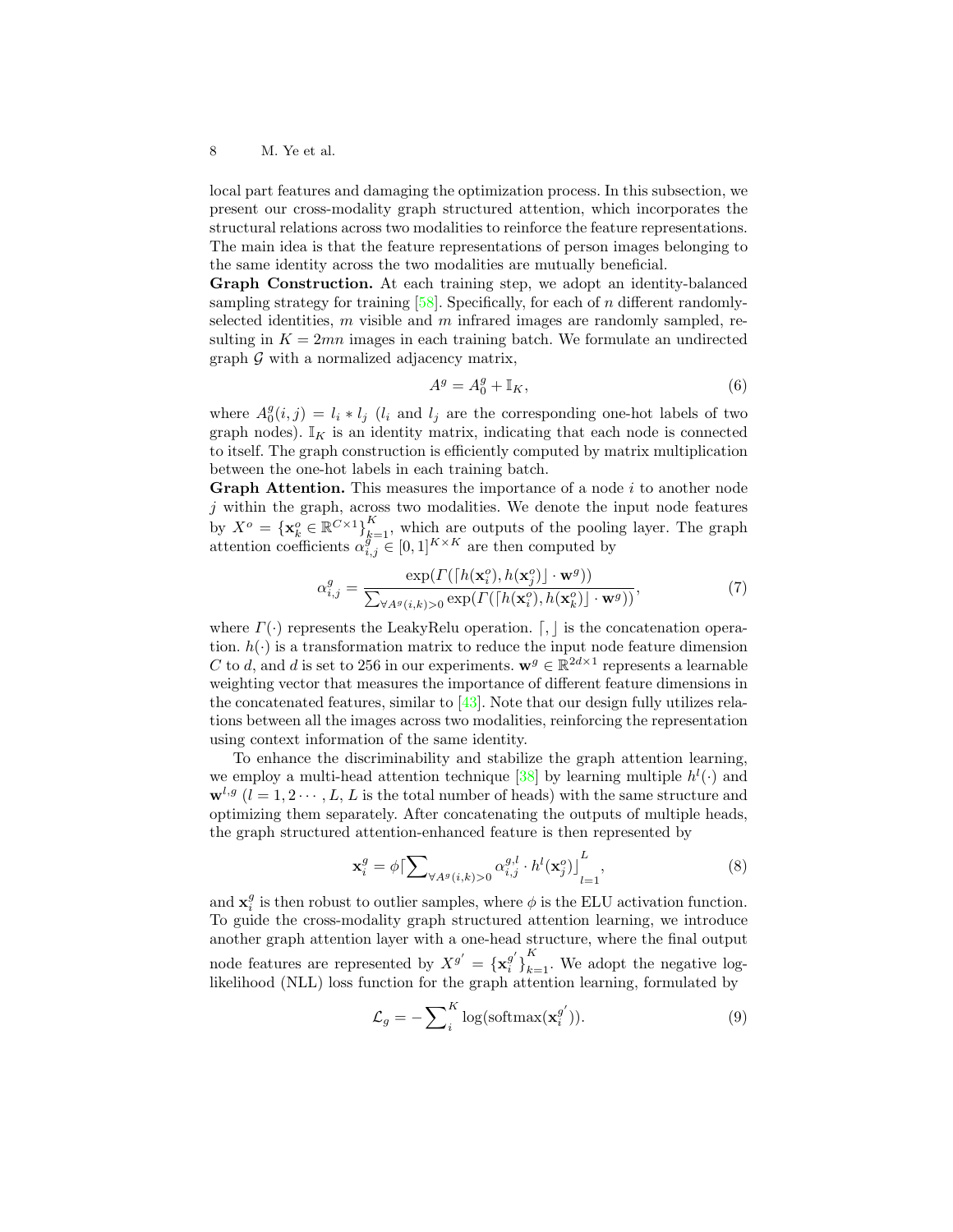

<span id="page-8-1"></span>Fig. 4. Illustration of parameter-free dynamic dual aggregation learning. We decompose the overall training framework into two parts: instance-level part-aggregated feature learning  $\mathcal{L}_P$  and graph-level global feature learning  $\mathcal{L}_g$ . We treat  $\mathcal{L}_P$  as the dominant loss and progressively add  $\mathcal{L}_g$  in the overall training process.

#### <span id="page-8-0"></span>3.4 Dynamic Dual Aggregation Learning

Incorporating the above proposed intra-modality weighted-part attention and cross-modality graph-structured attention into an end-to-end joint learning framework is highly challenging. This is primarily because the two components focus on different learning objectives with very deep network structures, and directly combining them easily will result in gradient explosion problem after several steps. Moreover, the features from the same identity across two modalities are quite different in VI-ReID due to the large cross-modality variations, as demonstrated in Fig. [1.](#page-1-0) Therefore, the graph-structured attention would be unstable due to the large feature difference across the two modalities at the early stage.

To address the above issues, we introduce a dynamic dual aggregation learning strategy to adaptively integrate the above introduced two components. Specifically, we decompose the overall framework into two different tasks, instance-level part-aggregated feature learning  $\mathcal{L}_P$  and graph-level global feature learning  $\mathcal{L}_q$ . The instance-level part-aggregated feature learning  $\mathcal{L}_P$  is a combination of the baseline learning objective  $\mathcal{L}_b$  and the intra-modality weighted-part attention loss  $\mathcal{L}_{wp}$ , represented by

$$
\mathcal{L}_P = \mathcal{L}_b - \frac{1}{K} \sum_{i=1}^K y_i \log(p(y_i|\mathbf{x}_i^*)),
$$
\n
$$
part \text{ attention loss } \mathcal{L}_{wp}
$$
\n(10)

where  $p(y_i|\mathbf{x}_i^*)$  represents the probability of  $\mathbf{x}_i^*$  being correctly classified into the groundtruth label  $y_i$ . The second term represents the instance-level partaggregated feature learning with weighted-part attention within each modality. It is formulated by the identity loss on top of the aggregated part feature  $\mathbf{x}^*$ .

Dynamic Dual Aggregation Learning. Motivated by multi-task learning [\[6\]](#page-14-20), our basic idea is that the instance-level part-aggregated feature learning  $\mathcal{L}_P$ acts as the dominant loss, and then we progressively add the graph-level global feature learning loss  $\mathcal{L}_g$  for optimization. The main reason for doing this is that it is easier to learn an instance-level feature representation with  $\mathcal{L}_P$  at an early stage. With a better learned network, the graph-level global feature learning optimizes the features using the relationship between the person images across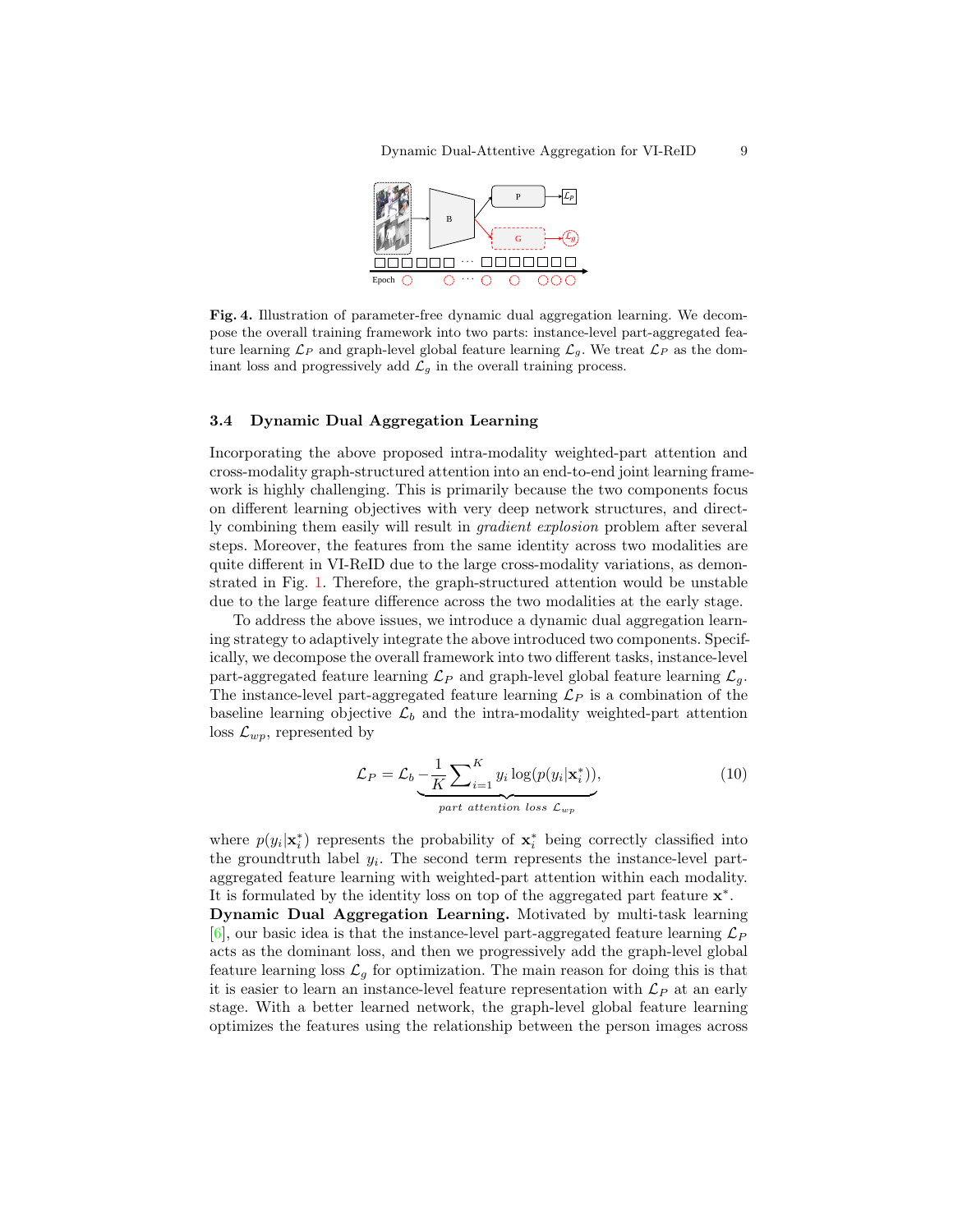the two modalities, denoted by

$$
\mathcal{L}^t = \mathcal{L}_P^t + \frac{1}{1 + \mathbb{E}(\mathcal{L}_P^{t-1})} \mathcal{L}_g^t,\tag{11}
$$

where t is the epoch number, and  $\mathbb{E}(\mathcal{L}_P^{t-1})$  represents the average loss value in the previous epoch. In this dynamic updating framework (as shown in Fig. [4\)](#page-8-1), the graph-level global loss  $\mathcal{L}_g$  is progressively added into the overall learning process. This strategy shares a similar spirit to the gradient normalization in multi-task learning [\[6\]](#page-14-20), but it does not introduce any additional hyper-parameter tuning.

When we optimize  $\mathcal{L}_P$ , the parameters of the identity classifier in the weightedpart attention loss  $\mathcal{L}_{wp}$  are the same as those for the identity classifier in  $\mathcal{L}_b$ . Our motivation here is that this setting can guarantee that instance-level partaggregated feature learning is directly performed on the part-aggregated features rather than additional classifiers, ensuring the discriminability of the learned features. Meanwhile, it avoids additional network parameters training.

## 4 Experimental Results

#### 4.1 Experimental Settings

We use two publicly available VI-ReID datasets (SYSU-MM01 [\[50\]](#page-16-1) and RegDB  $[29]$ ) for the experiments. The rank-k matching accuracy and mean Average Precision (mAP) are used as evaluation metrics, following [\[50\]](#page-16-1).

SYSU-MM01 [\[50\]](#page-16-1) is a large-scale dataset collected by four RGB and two near-infrared cameras. The major challenge is that person images are captured in both indoor and outdoor environments. In total, the training set contains 22,258 visible and 11,909 near-infrared images of 395 identities. It contains two different testing settings, all-search and indoor-search mode. The query set contains 3,803 images of 96 identities captured from near-infrared cameras. The gallery set contains the images captured by all four RGB cameras in the allsearch mode, while the indoor-search mode contains images of two indoor RGB cameras. Details on the experimental settings can be found in [\[50\]](#page-16-1).

RegDB [\[29\]](#page-15-1) is collected by a dual-camera system, including one visible and one far-infrared camera. In total, this dataset contains 412 person identities, each of which has 10 visible and 10 far-infrared images. Following [\[57\]](#page-16-11), we randomly select 206 identities for training and the remaining 206 identities for testing. Thus the testing set contains 2,060 visible and 2,060 far-infrared images. We evaluate both visible-to-infrared and infrared-to-visible query settings. The performance is averaged over ten trials on random training/testing splits [\[49,](#page-16-6)[57\]](#page-16-11).

Implementation details. Our proposed method is implemented in PyTorch. Following existing VI-ReID works, ResNet50 [\[12\]](#page-14-19) is adopted as our backbone network for fair comparison, following [\[59\]](#page-16-0). The first residual block is specific for each modality while the other four blocks are shared. The stride of the last convolutional block is set to 1, in order to obtain a fine-grained feature map. We initialize the convolutional blocks with the pre-trained ImageNet parameters, as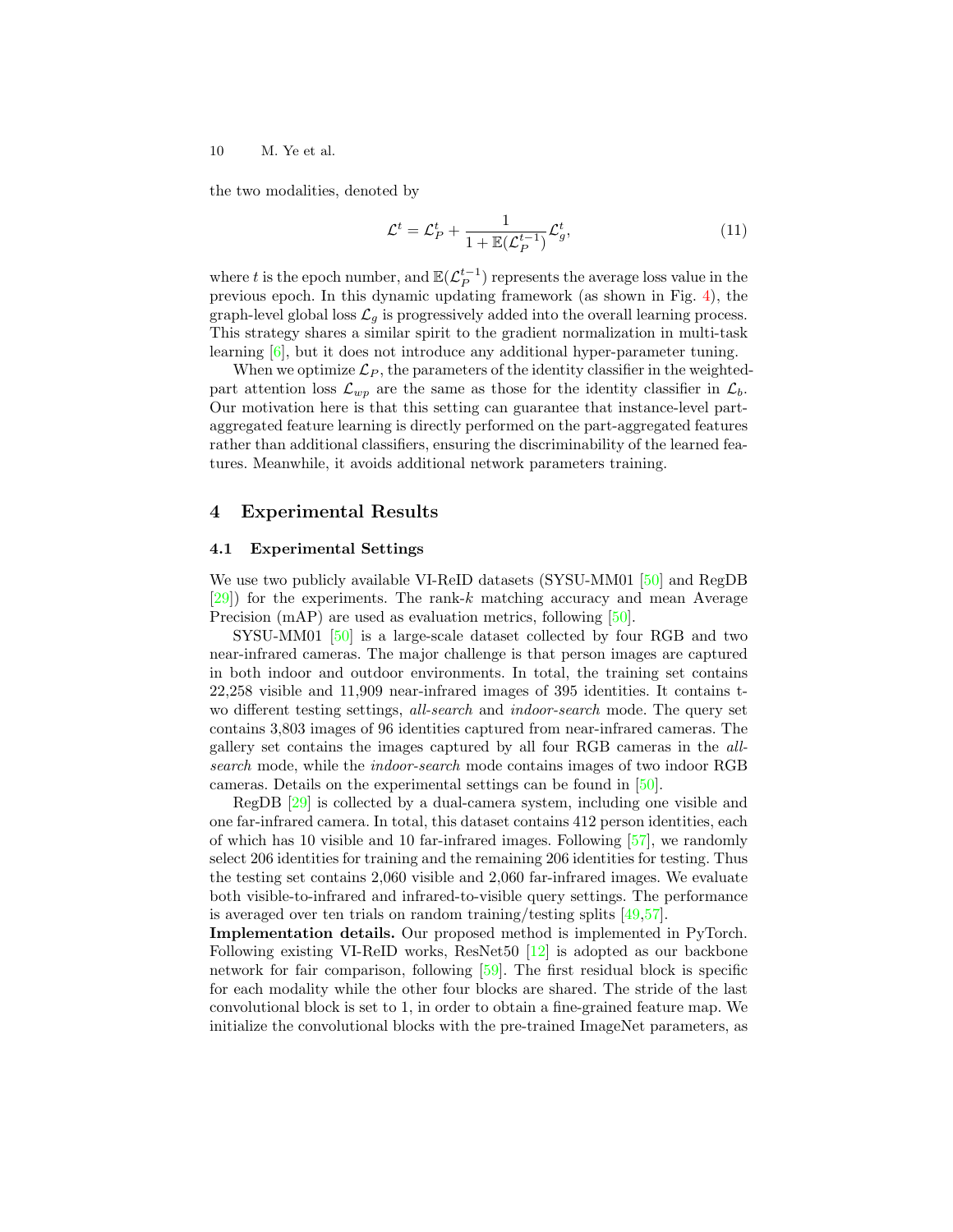<span id="page-10-1"></span>Table 1. Evaluation of each component on the large-scale SYSU-MM01 dataset. "B" represents the baseline results with a two-stream network trained by  $\mathcal{L}_b$ . "P" denotes the intra-modality weighted-part attention. "G" indicates the cross-modality graph structured attention. Dynamic dual-learning is adopted when aggregating two components. Rank at r accuracy(%) and mAP (%) are reported.

| Datasets                                                                | All Search |  |       |  |  | Indoor Search                                                               |  |  |  |  |
|-------------------------------------------------------------------------|------------|--|-------|--|--|-----------------------------------------------------------------------------|--|--|--|--|
| Methods                                                                 |            |  |       |  |  | $r = 1$ $r = 5$ $r = 10$ $r = 20$ mAP $r = 1$ $r = 5$ $r = 10$ $r = 20$ mAP |  |  |  |  |
| $\overline{B}$                                                          |            |  |       |  |  | 48.18 75.81 85.73 93.52 47.64 49.52 78.86 88.70 95.27 58.12                 |  |  |  |  |
| $B + P$                                                                 |            |  |       |  |  | $53.69$ 81.16 88.38 94.56 51.37    58.08 84.91 92.37 97.26 65.07            |  |  |  |  |
| $B+G$   50.75 78.43                                                     |            |  | 86.71 |  |  | 93.62 49.73    52.90 83.50 92.65 97.75 62.26                                |  |  |  |  |
| $B + P + G$ 54.75 82.31 90.39 95.81 53.02 61.02 87.13 94.06 98.41 67.98 |            |  |       |  |  |                                                                             |  |  |  |  |

done in [\[58\]](#page-16-2). All the input images are firstly resized to  $288 \times 144$ . We adopt random cropping with zero-padding and horizontal flipping for data augmentation. SGD optimizer is adopted for optimization, and the momentum parameter is set to 0.9. We set the initial learning rate to 0.1 with a warm-up strategy  $[27]$ . The learning rate decays by 0.1 at the 30th epoch and 0.01 at the 50th epoch, with a total of 80 training epochs. By default, we randomly select 8 identities, and then randomly select 4 visible and 4 infrared images to formulate a training batch. We set  $p = 3$  in Eq. [5,](#page-6-1)  $L = 4$  in Eq. [8.](#page-7-0)

## <span id="page-10-0"></span>4.2 Ablation Study

Evaluation of Each Component. This subsection evaluates the effectiveness of each component on the SYSU-MM01 dataset under both all-search and indoor search modes. Specifically, "B" represents the baseline results with a two-stream network trained by  $\mathcal{L}_b$ . "P" denotes the intra-modality weighted-part aggregation. "G" indicates the cross-modality graph structured attention.

We make several observations through the results shown in Table [1.](#page-10-1) 1) Effectiveness of baseline: Using shared convolutional blocks, we achieve better performance than the two-stream network in [\[9](#page-14-2)[,25,](#page-15-16)[56,](#page-16-13)[58\]](#page-16-2). Meanwhile, some training tricks taken from single-modality Re-ID [\[67\]](#page-17-1) also contributes to this super baseline. 2) Effectiveness of P: the intra-modality weighted-part aggregation significantly improves the performance. This experiment demonstrates that learning part-level weighted-attention features is beneficial for cross-modality Re-ID. 3)  $Effectiveness of G: When we include the cross-modality graph structured attention.$ tion  $(B+G)$ , performance is improved by using the relationship between the person images across two modalities to reduce the modality discrepancy.  $\downarrow$ ) Effectiveness of dual-aggregation: When aggregating two attention modules with the dynamic dual aggregation strategy, the performance is further improved, demonstrating that these two attentions are mutually beneficial to each other.

Why Weighted Part Attention with RBN? We next compare different part attention designs on the SYSU-MM01 dataset under the all-search mode. The results are shown in Table [2](#page-11-0) and we make several observations. (1) Effectiveness of weighted scheme. We compare the weighted part features with average/concatenation schemes (termed as weighted, avg and concat in Table [2\)](#page-11-0). We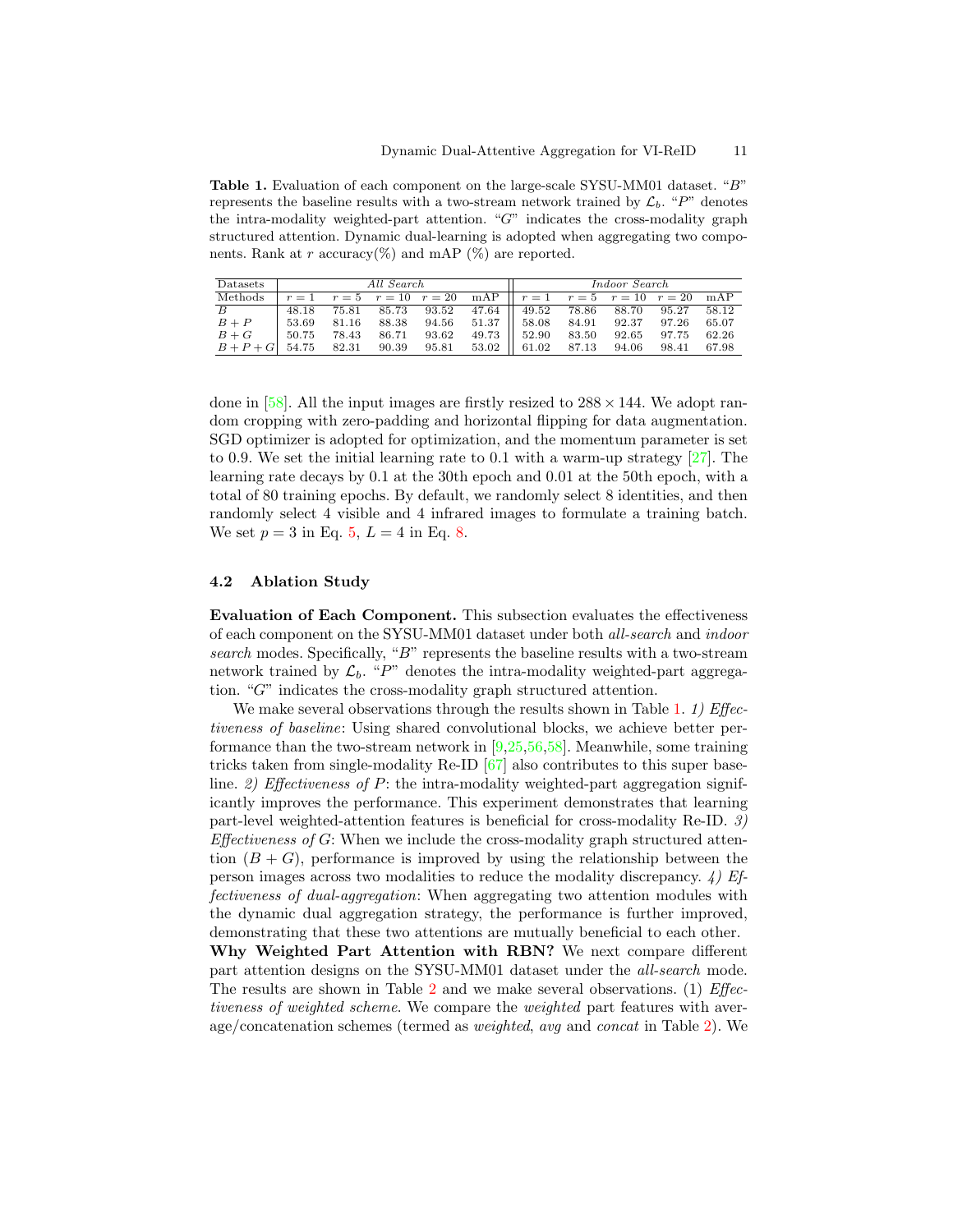<span id="page-11-0"></span>Table 2. Evaluation of re-weighted part attention with different designs on the SYSU-MM01 dataset (all-search mode). Rank at r accuracy  $(\%)$  and mAP  $(\%)$  are reported. (Setting: Baseline  $+$  Part attention.)

| Method | Res. | $r=1$ | $r=10$ | $r=20$ | mAP   |
|--------|------|-------|--------|--------|-------|
| B      | N/A  | 48.18 | 85.73  | 93.52  | 47.64 |
| avg    | Res  | 48.34 | 86.03  | 93.72  | 48.43 |
| concat | Res  | 50.34 | 86.43  | 94.19  | 49.77 |
| weight | Res  | 51.06 | 86.78  | 94.39  | 49.92 |
| weight | RBN  | 53.69 | 88.38  | 94.56  | 51.37 |

<span id="page-11-1"></span>Table 3. Evaluation of graph attention on the SYSU-MM01 dataset (all-search mode).  $N<sub>g</sub>$  represents the number of images selected for graph construction. Rank at r accuracy  $(\%)$  and mAP  $(\%)$  are reported. (*Setting: Baseline + Graph attention.*)

| $N_a$ |               |       |             |       |       |
|-------|---------------|-------|-------------|-------|-------|
|       | Rank-1 48.18  | 49.26 | 49.85 50.45 |       | 50.75 |
|       | $mAP$   47.64 | 48.42 | 49.12       | 49.46 | 49.73 |

observe that the proposed learnable weighted-part scheme performs consistently better than its two counterparts. Another benefit of the weighted aggregation is that the feature dimension of final representation is much smaller than the concatenation strategy in  $[40]$ , which is more suitable for real applications with resource-demanding scenarios. (2) Effectiveness of residual BN (RBN) scheme. We compare the general residual connection with the residual BN connection. Results demonstrate that RBN performs significantly better than the general residual connection. This suggests that the BN operation enhances the predictive and stable behavior of the training process [\[33\]](#page-15-19), which is more suitable for VI-ReID with abundant noise. Note that the performance significantly drops without the residual connection.

Why Graph Structured Attention? We now evaluate the effect of different numbers  $(N_q)$  of selected images for graph attention calculation. The results are shown in Table [3.](#page-11-1) A larger  $N<sub>g</sub>$  means that more neighbor images from the same identity are considered and the relationship is more reliable. Thus the accuracy is consistently improved with increasing  $N<sub>g</sub>$ , demonstrating that the graph structured attention can largely reduce the modality discrepancy. Moreover, the infrared images capture less information than the visible images, but with much more noise. Mining the relation across two modalities, especially from the visible images, is thus beneficial for the cross-modality feature learning. The graph attention might also be applied in single-modality person re-identification.

Parameter Analysis We evaluate the effect of different body parts p and different numbers of graph attention heads  $L$  on the large-scale SYSU-MM01 dataset, under the challenging all-search mode. The results are shown in Fig. [5.](#page-12-0)

(1) As shown in the left figure, a larger p captures more fine-grained part features and improves the performance. However, when  $p$  is too large, the performance drops since small body parts cannot contain sufficient information for part attention learning.  $(2)$  As demonstrated in the right figure, a large L provides more reliable relationship mining, and thus consistently improves the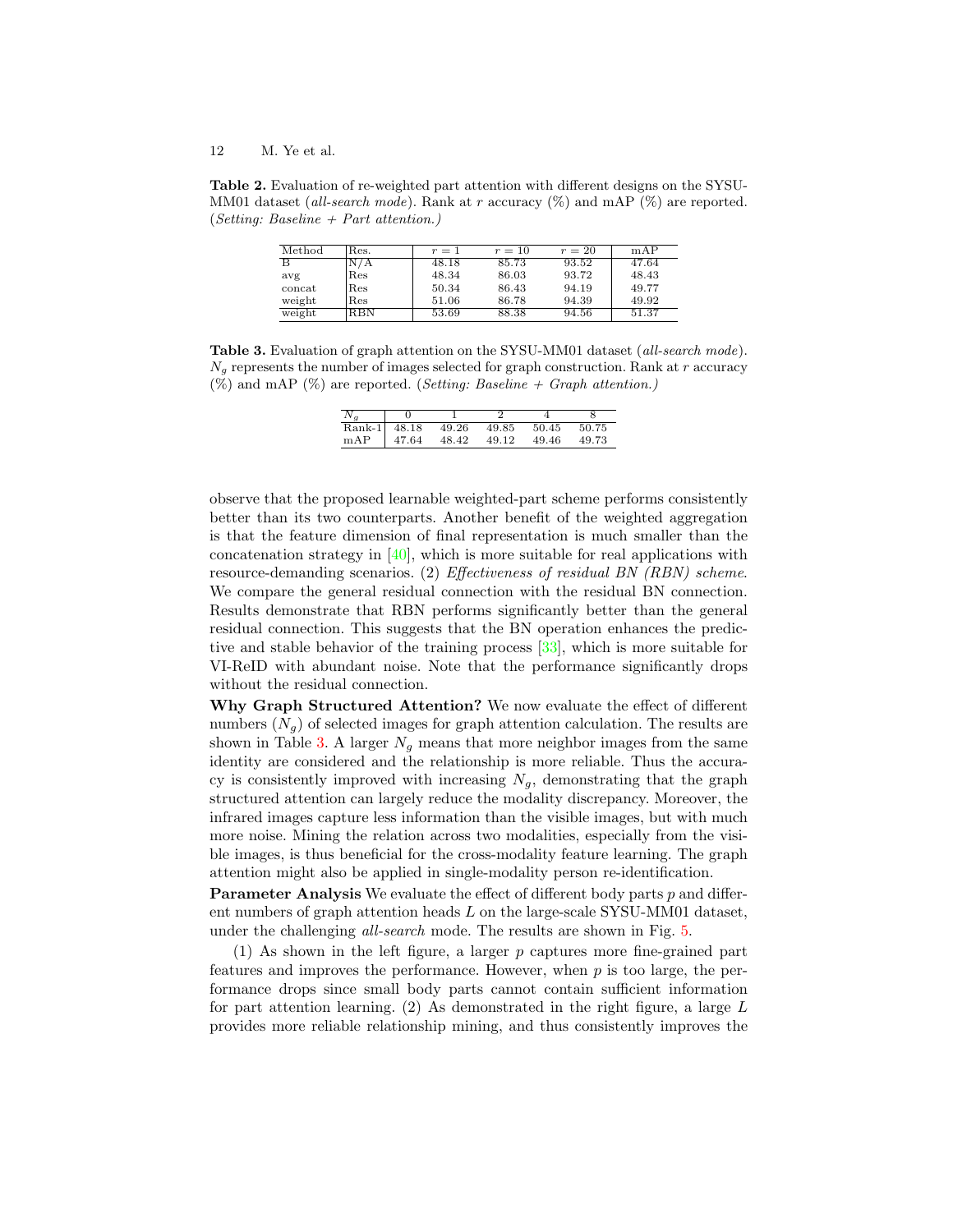

<span id="page-12-0"></span>Fig. 5. Evaluation of different body parts  $p$  in Eq. [4](#page-6-2) (left) and different numbers of graph attention heads  $L$  in Eq. [8](#page-7-0) (right) on SYSU-MM01 dataset, under the challenging all-search mode. Rank-1 matching accuracy  $(\%)$  and mAP  $(\%)$  are reported.

<span id="page-12-1"></span>Table 4. Comparison with the state-of-the-arts on SYSU-MM01 dataset on two different settings. Rank at r accuracy  $(\%)$  and mAP  $(\%)$  are reported.

| Settings                                   |                   |       | All Search | Indoor Search |       |       |        |        |       |
|--------------------------------------------|-------------------|-------|------------|---------------|-------|-------|--------|--------|-------|
| Method                                     | Venue             | $r=1$ | $r=10$     | $r=20$        | mAP   | $r=1$ | $r=10$ | $r=20$ | mAP   |
| One-stream $\lceil 50 \rceil$              | ICCV17            | 12.04 | 49.68      | 66.74         | 13.67 | 16.94 | 63.55  | 82.10  | 22.95 |
| Two-stream $[50]$                          | ICCV17            | 11.65 | 47.99      | 65.50         | 12.85 | 15.60 | 61.18  | 81.02  | 21.49 |
| Zero-Pad $[50]$                            | ICCV17            | 14.80 | 54.12      | 71.33         | 15.95 | 20.58 | 68.38  | 85.79  | 26.92 |
| <b>TONE</b> [57]                           | AAAI18            | 12.52 | 50.72      | 68.60         | 14.42 | 20.82 | 68.86  | 84.46  | 26.38 |
| $HCML$ [57]                                | AAAI18            | 14.32 | 53.16      | 69.17         | 16.16 | 24.52 | 73.25  | 86.73  | 30.08 |
| $cmGAN$ [7]                                | IJCAI18           | 26.97 | 67.51      | 80.56         | 31.49 | 31.63 | 77.23  | 89.18  | 42.19 |
| BDTR [58]                                  | IJCAI18           | 27.32 | 66.96      | 81.07         | 27.32 | 31.92 | 77.18  | 89.28  | 41.86 |
| $e$ BDTR [58]                              | TIFS19            | 27.82 | 67.34      | 81.34         | 28.42 | 32.46 | 77.42  | 89.62  | 42.46 |
| $HSME$ [11]                                | AAAI19            | 20.68 | 32.74      | 77.95         | 23.12 |       |        |        |       |
| $D^2RL$ [49]                               | CVPR19            | 28.9  | 70.6       | 82.4          | 29.2  |       |        |        |       |
| MAC [56]                                   | MM19              | 33.26 | 79.04      | 90.09         | 36.22 | 36.43 | 62.36  | 71.63  | 37.03 |
| $MSR$ [9]                                  | TIP <sub>19</sub> | 37.35 | 83.40      | 93.34         | 38.11 | 39.64 | 89.29  | 97.66  | 50.88 |
| AlignGAN $[44]$                            | ICCV19            | 42.4  | 85.0       | 93.7          | 40.7  | 45.9  | 87.6   | 94.4   | 54.3  |
| HPILN [23]                                 | arXiv19           | 41.36 | 84.78      | 94.31         | 42.95 | 45.77 | 91.82  | 98.46  | 56.52 |
| $LZM$ [2]                                  | arXiv19           | 45.00 | 89.06      |               | 45.94 | 49.66 | 92.47  |        | 59.81 |
| $AGW$ [59]                                 | arXiv20           | 47.50 | 84.39      | 92.14         | 47.65 | 54.17 | 91.14  | 95.98  | 62.97 |
| Xmodal [19]                                | AAAI20            | 49.92 | 89.79      | 95.96         | 50.73 |       |        |        |       |
| $\overline{\mathrm{DD}}\mathrm{AG}$ (Ours) | ٠                 | 54.75 | 90.39      | 95.81         | 53.02 | 61.02 | 94.06  | 98.41  | 67.98 |

performance. However, it also greatly increases the difficulty of optimization, which results in a slightly decreased performance with a too large L. Thus, we select  $p = 3$  and  $L = 4$  in all our experiments.

#### 4.3 Comparison with State-of-the-Art Methods

This subsection presents a comparison with the current state-of-the-arts on two different datasets. The comparison includes eBDTR  $[58]$ ,  $D^2RL$   $[49]$ , MAC  $[56]$ , MSR [\[9\]](#page-14-2), AlignGAN [\[44\]](#page-16-7) and Xmodal [\[19\]](#page-14-11). Note that AlignGAN [\[44\]](#page-16-7) represents the state-of-the-art by aligning the features in both the feature level and pixel level with generated images. Xmodal generates an intermediate modality to bridge the gap. We also compare with several arXiv papers, including EDFL  $[25]$ , HPILN  $[23]$ , LZM  $[2]$  and AGW  $[59]$ . The results on two public datasets are shown in Tables [4](#page-12-1) and [5.](#page-13-0)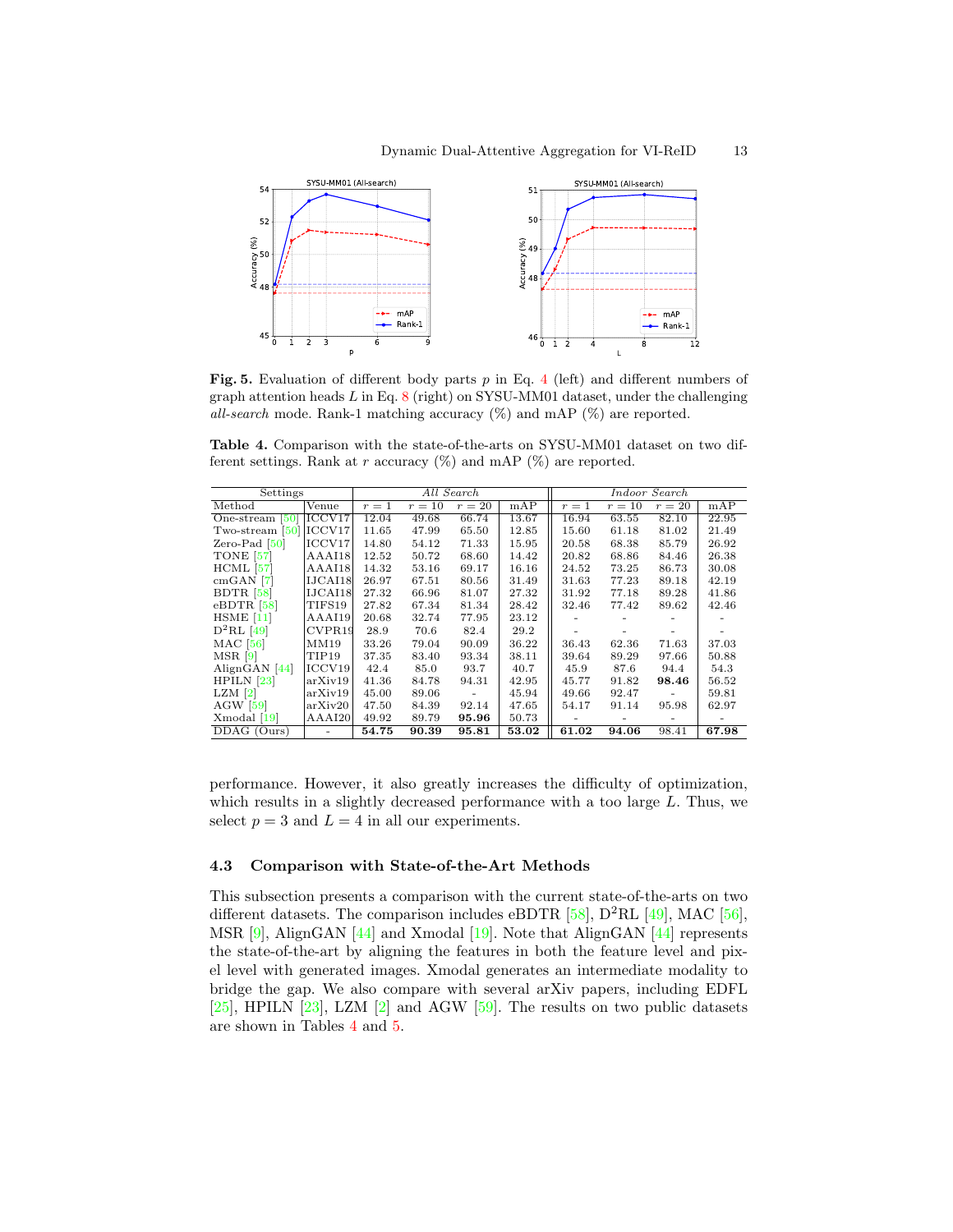<span id="page-13-0"></span>Table 5. Comparison with the state-of-the-art methods on RegDB dataset on visibleinfrared and infrared-visible settings. Rank at r accuracy  $(\%)$  and mAP  $(\%)$  are reported.

| Setting         |       |        | Visible to Infrared |       | Infrared to Visible |                          |                          |       |  |
|-----------------|-------|--------|---------------------|-------|---------------------|--------------------------|--------------------------|-------|--|
| Method          | $r=1$ | $r=10$ | $r=20$              | mAP   | $r=1$               | $r=10$                   | $r=20$                   | mAP   |  |
| $HCML$ [57]     | 24.44 | 47.53  | 56.78               | 20.08 | 21.70               | $45.\overline{02}$       | 55.58                    | 22.24 |  |
| Zero-Pad $[50]$ | 17.75 | 34.21  | 44.35               | 18.90 | 16.63               | 34.68                    | 44.25                    | 17.82 |  |
| BDTR $[58]$     | 33.56 | 58.61  | 67.43               | 32.76 | 32.92               | 58.46                    | 68.43                    | 31.96 |  |
| $e$ BDTR [58]   | 34.62 | 58.96  | 68.72               | 33.46 | 34.21               | 58.74                    | 68.64                    | 32.49 |  |
| $HSME$ [11]     | 50.85 | 73.36  | 81.66               | 47.00 | 50.15               | 72.40                    | 81.07                    | 46.16 |  |
| $D^2RL$ [49]    | 43.4  | 66.1   | 76.3                | 44.1  | ۰                   | $\overline{\phantom{a}}$ | $\overline{\phantom{a}}$ | ۰     |  |
| MAC [56]        | 36.43 | 62.36  | 71.63               | 37.03 | 36.20               | 61.68                    | 70.99                    | 36.63 |  |
| $MSR$ [9]       | 48.43 | 70.32  | 79.95               | 48.67 |                     | $\overline{\phantom{a}}$ | $\overline{\phantom{a}}$ | ۰     |  |
| $EDFL$ [25]     | 52.58 | 72.10  | 81.47               | 52.98 | 51.89               | 72.09                    | 81.04                    | 52.13 |  |
| AlignGAN [44]   | 57.9  |        | $\sim$              | 53.6  | 56.3                |                          | $\overline{\phantom{a}}$ | 53.4  |  |
| Xmodal [19]     | 62.21 | 83.13  | 91.72               | 60.18 | ۰                   |                          | $\overline{\phantom{a}}$ | ۰     |  |
| DDAG (Ours)     | 69.34 | 86.19  | 91.49               | 63.46 | 68.06               | 85.15                    | 90.31                    | 61.80 |  |

The following observations can be made: 1) Methods with two-stream networks (*EDFL* [\[25\]](#page-15-16), *MSR* [\[9\]](#page-14-2), *LZM* [\[2\]](#page-14-10) and our proposed *DDAG*) generally perform better than the one-stream network methods  $\left(\text{cmGAN} \left[7\right], \frac{D^2RL}{49} \right]$  and Zero-Pad  $[50]$ ). We conjecture that the main reason is that two-stream networks can simultaneously learn modality-specific and modality-sharable features, which are more suitable for VI-ReID. 2) Our proposed DDAG significantly outperforms the current state-of-the-art AlignGAN [\[44\]](#page-16-7) by a large margin on both datasets. Note that AlignGAN generates cross-modality image pairs to reduce the modality gap in both feature level and pixel level. In comparison, we do not require the time-consuming and resource-demanding image generation [\[44,](#page-16-7)[49\]](#page-16-6), and our training process is quite efficient without the adversarial training [\[7\]](#page-14-1), or the additional modality generation [\[19\]](#page-14-11).

Another experiment on the RegDB dataset (Table [5\)](#page-13-0) shows that DDAG is robust to different query settings. We achieve much better performance under both visible-to-infrared and infrared-to-visible query settings, suggesting that DDAG can learn better modality-sharable features by utilizing the part relationship within each modality and graph-structured relations across two modalities.

# 5 Conclusion

We present a dynamic dual-attentive aggregation learning (DDAG) framework for VI-ReID. DDAG is innovative in two aspects: its IWPA component utilizes the part relationship within each modality to enhance the feature representation by simultaneously considering the part differences and relations; the CGSA module incorporates the neighborhood information across the two modalities to reduce the modality gap. We further design a dynamic dual aggregation learning strategy to seamlessly aggregate the two components. DDAG outperforms the state-of-the-art models on various settings, usually by a large margin. We believe the findings can also be applied in general single-modality person re-identification by mining the relation across multiple body parts, contextual images.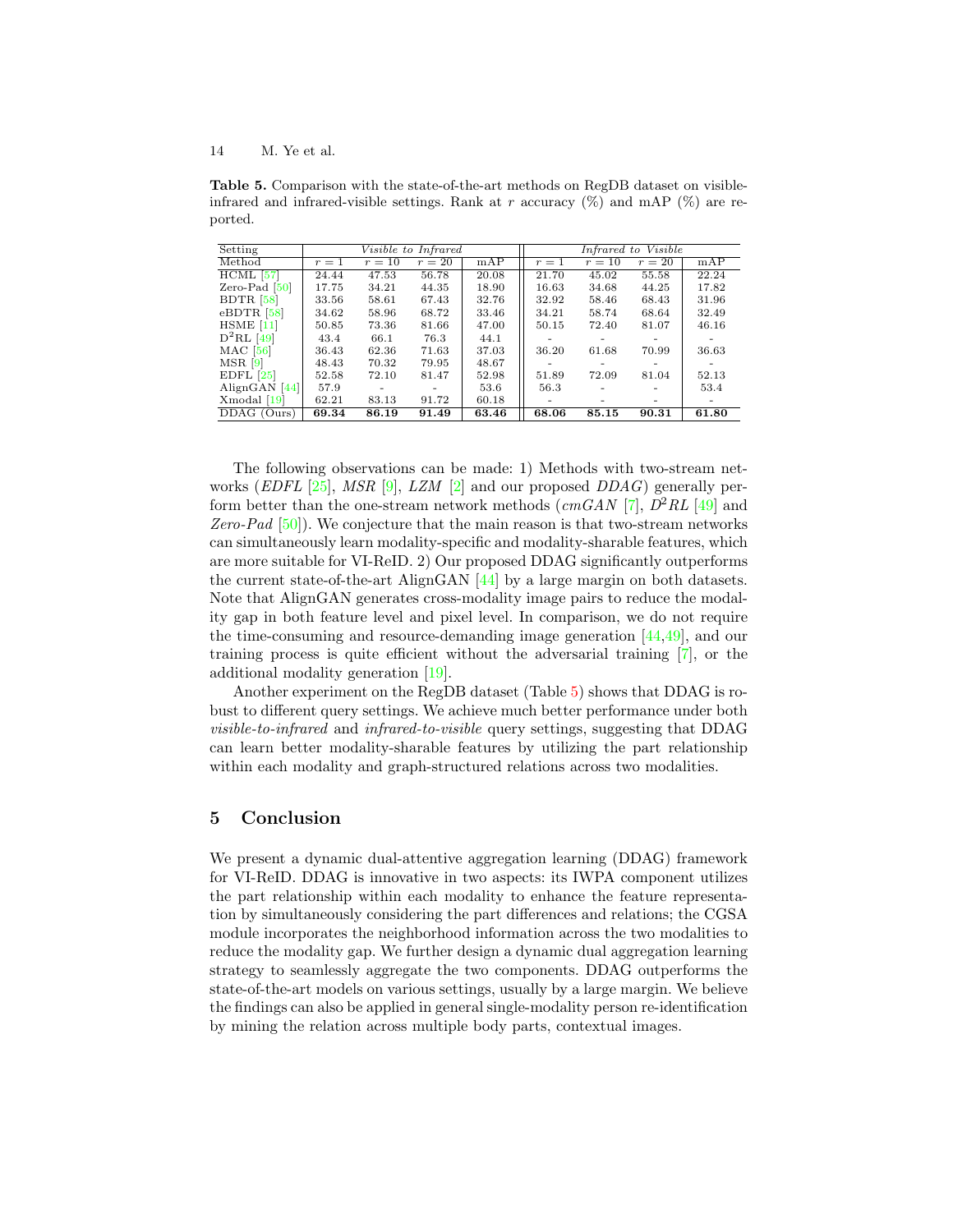## References

- <span id="page-14-4"></span>1. Bai, S., Tang, P., Torr, P.H., Latecki, L.J.: Re-ranking via metric fusion for object retrieval and person re-identification. In: CVPR. pp. 740–749 (2019)
- <span id="page-14-10"></span>2. Basaran, E., Gokmen, M., Kamasak, M.E.: An efficient framework for visibleinfrared cross modality person re-identification. arXiv preprint arXiv:1907.06498 (2019)
- <span id="page-14-14"></span>3. Cao, J., Pang, Y., Han, J., Li, X.: Hierarchical shot detector. In: ICCV. pp. 9705– 9714 (2019)
- <span id="page-14-0"></span>4. Chen, B., Deng, W., Hu, J.: Mixed high-order attention network for person reidentification. In: ICCV. pp. 371–381 (2019)
- <span id="page-14-8"></span>5. Chen, D., Li, H., Liu, X., Shen, Y., Shao, J., Yuan, Z., Wang, X.: Improving deep visual representation for person re-identification by global and local image-language association. In: ECCV. pp. 54–70 (2018)
- <span id="page-14-20"></span>6. Chen, Z., Badrinarayanan, V., Lee, C.Y., Rabinovich, A.: Gradnorm: Gradient normalization for adaptive loss balancing in deep multitask networks. In: ICML. pp. 793–802 (2018)
- <span id="page-14-1"></span>7. Dai, P., Ji, R., Wang, H., Wu, Q., Huang, Y.: Cross-modality person reidentification with generative adversarial training. In: IJCAI. pp. 677–683 (2018)
- <span id="page-14-15"></span>8. Fang, P., Zhou, J., Roy, S.K., Petersson, L., Harandi, M.: Bilinear attention networks for person retrieval. In: ICCV. pp. 8030–8039 (2019)
- <span id="page-14-2"></span>9. Feng, Z., Lai, J., Xie, X.: Learning modality-specific representations for visibleinfrared person re-identification. IEEE TIP 29, 579–590 (2020)
- <span id="page-14-16"></span>10. Gong, Y., Zhang, Y., Poellabauer, C., et al.: Second-order non-local attention networks for person re-identification. In: ICCV. pp. 3760–3769 (2019)
- <span id="page-14-18"></span>11. Hao, Y., Wang, N., Li, J., Gao, X.: Hsme: Hypersphere manifold embedding for visible thermal person re-identification. In: AAAI. pp. 8385–8392 (2019)
- <span id="page-14-19"></span>12. He, K., Zhang, X., Ren, S., Sun, J.: Deep residual learning for image recognition. In: CVPR. pp. 770–778 (2016)
- <span id="page-14-12"></span>13. He, R., Wu, X., Sun, Z., Tan, T.: Learning invariant deep representation for nir-vis face recognition. In: AAAI. pp. 2000–2006 (2017)
- <span id="page-14-5"></span>14. Hou, R., Ma, B., Chang, H., Gu, X., Shan, S., Chen, X.: Interaction-andaggregation network for person re-identification. In: CVPR. pp. 9317–9326 (2019)
- <span id="page-14-6"></span>15. Hou, R., Ma, B., Chang, H., Gu, X., Shan, S., Chen, X.: Vrstc: Occlusion-free video person re-identification. In: CVPR. pp. 7183–7192 (2019)
- <span id="page-14-13"></span>16. Huang, D.A., Frank Wang, Y.C.: Coupled dictionary and feature space learning with applications to cross-domain image synthesis and recognition. In: ICCV. pp. 2496–2503 (2013)
- <span id="page-14-7"></span>17. Jingya, W., Xiatian, Z., Shaogang, G., Wei, L.: Transferable joint attribute-identity deep learning for unsupervised person re-identification. In: CVPR. pp. 2275–2284 (2018)
- <span id="page-14-3"></span>18. Leng, Q., Ye, M., Tian, Q.: A survey of open-world person re-identification. IEEE TCSVT 30(4), 1092–1108 (2019)
- <span id="page-14-11"></span>19. Li, D., Wei, X., Hong, X., Gong, Y.: Infrared-visible cross-modal person reidentification with an x modality. In: AAAI. pp. 4610–4617 (2020)
- <span id="page-14-17"></span>20. Li, S., Bak, S., Carr, P., Wang, X.: Diversity regularized spatiotemporal attention for video-based person re-identification. In: CVPR. pp. 369–378 (2018)
- <span id="page-14-9"></span>21. Li, S., Xiao, T., Li, H., Yang, W., Wang, X.: Identity-aware textual-visual matching with latent co-attention. In: ICCV. pp. 1890–1899 (2017)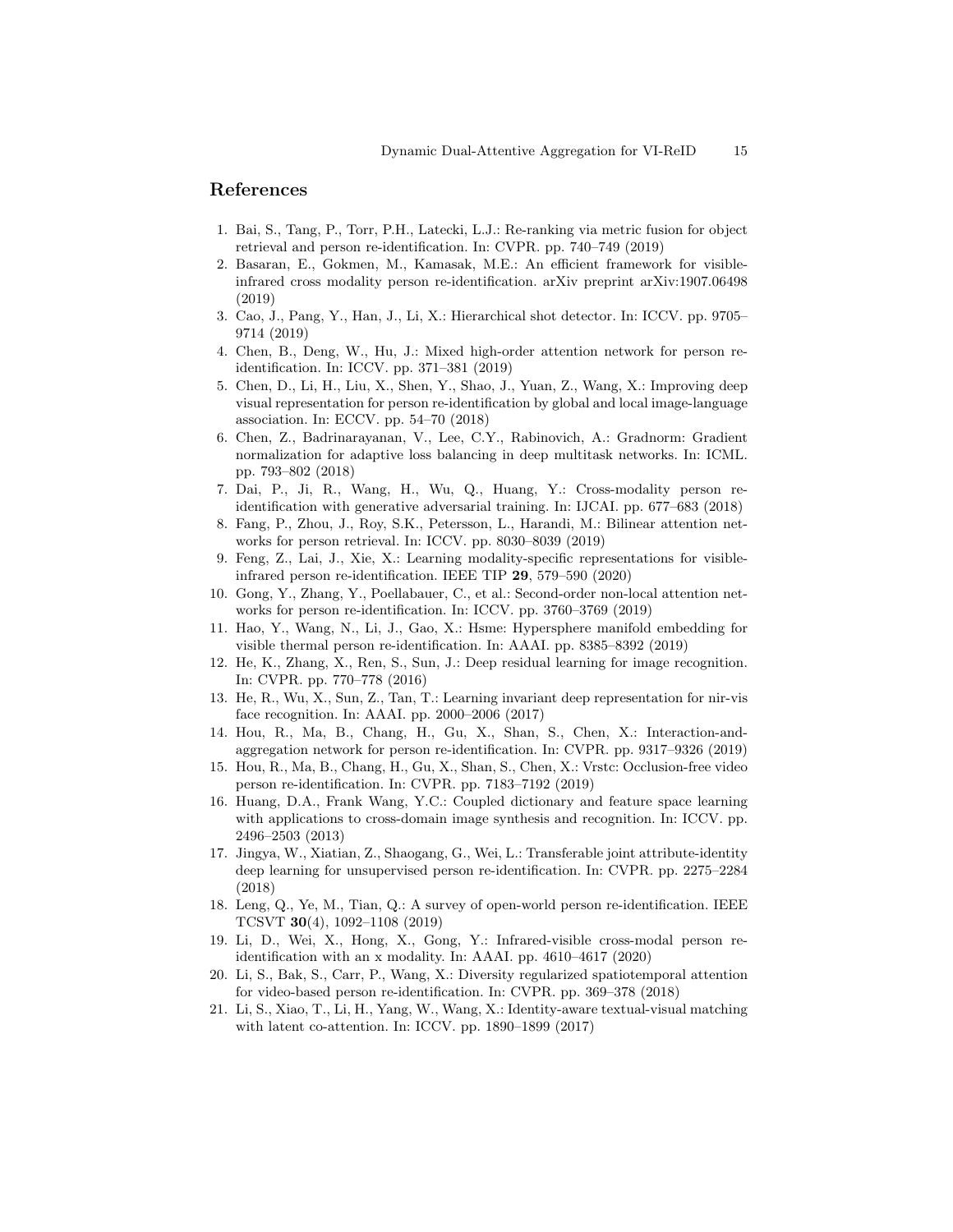- 16 M. Ye et al.
- <span id="page-15-11"></span>22. Li, W., Zhu, X., Gong, S.: Harmonious attention network for person reidentification. In: CVPR. pp. 2285–2294 (2018)
- <span id="page-15-4"></span>23. Lin, J.W., Li, H.: Hpiln: A feature learning framework for cross-modality person re-identification. arXiv preprint arXiv:1906.03142 (2019)
- <span id="page-15-10"></span>24. Liu, C.T., Wu, C.W., Wang, Y.C.F., Chien, S.Y.: Spatially and temporally efficient non-local attention network for video-based person re-identification. In: BMVC (2019)
- <span id="page-15-16"></span>25. Liu, H., Cheng, J.: Enhancing the discriminative feature learning for visiblethermal cross-modality person re-identification. arXiv preprint arXiv:1907.09659 (2019)
- <span id="page-15-12"></span>26. Liu, X., Zhao, H., Tian, M., Sheng, L., Shao, J., Yi, S., Yan, J., Wang, X.: Hydraplus-net: Attentive deep features for pedestrian analysis. In: ICCV. pp. 350– 359 (2017)
- <span id="page-15-18"></span>27. Luo, H., Jiang, W., Gu, Y., Liu, F., Liao, X., Lai, S., Gu, J.: A strong baseline and batch normalization neck for deep person re-identification. arXiv preprint arXiv:1906.08332 (2019)
- <span id="page-15-2"></span>28. Mudunuri, S.P., Venkataramanan, S., Biswas, S.: Dictionary alignment with reranking for low-resolution nir-vis face recognition. IEEE TIFS 14(4), 886–896 (2019)
- <span id="page-15-1"></span>29. Nguyen, D.T., Hong, H.G., Kim, K.W., Park, K.R.: Person recognition system based on a combination of body images from visible light and thermal cameras. Sensors 17(3), 605 (2017)
- <span id="page-15-6"></span>30. Pang, M., Cheung, Y.M., Shi, Q., Li, M.: Iterative dynamic generic learning for face recognition from a contaminated single-sample per person. IEEE TNNLS (2020)
- <span id="page-15-7"></span>31. Pang, M., Cheung, Y.M., Wang, B., Lou, J.: Synergistic generic learning for face recognition from a contaminated single sample per person. IEEE TIFS 15, 195–209 (2019)
- <span id="page-15-5"></span>32. Peng, C., Wang, N., Li, J., Gao, X.: Re-ranking high-dimensional deep local representation for nir-vis face recognition. IEEE TIP (2019)
- <span id="page-15-19"></span>33. Santurkar, S., Tsipras, D., Ilyas, A., Madry, A.: How does batch normalization help optimization? In: NeurIPS. pp. 2483–2493 (2018)
- <span id="page-15-8"></span>34. Sarfraz, M.S., Stiefelhagen, R.: Deep perceptual mapping for cross-modal face recognition. International Journal of Computer Vision 122(3), 426–438 (2017)
- <span id="page-15-14"></span>35. Shao, R., Lan, X., Li, J., Yuen, P.C.: Multi-adversarial discriminative deep domain generalization for face presentation attack detection. In: CVPR. pp. 10023–10031 (2019)
- <span id="page-15-15"></span>36. Shao, R., Lan, X., Yuen, P.C.: Joint discriminative learning of deep dynamic textures for 3d mask face anti-spoofing. IEEE TIFS 14(4), 923–938 (2018)
- <span id="page-15-9"></span>37. Si, J., Zhang, H., Li, C.G., Kuen, J., Kong, X., Kot, A.C., Wang, G.: Dual attention matching network for context-aware feature sequence based person reidentification. In: CVPR. pp. 5363–5372 (2018)
- <span id="page-15-17"></span>38. Song, G., Chai, W.: Collaborative learning for deep neural networks. In: NeurIPS. pp. 1837–1846 (2018)
- <span id="page-15-3"></span>39. Sun, Y., Xu, Q., Li, Y., Zhang, C., Li, Y., Wang, S., Sun, J.: Perceive where to focus: Learning visibility-aware part-level features for partial person re-identification. In: CVPR. pp. 393–402 (2019)
- <span id="page-15-0"></span>40. Sun, Y., Zheng, L., Yang, Y., Tian, Q., Wang, S.: Beyond part models: Person retrieval with refined part pooling. In: ECCV. pp. 480–496 (2018)
- <span id="page-15-13"></span>41. Tay, C.P., Roy, S., Yap, K.H.: Aanet: Attribute attention network for person reidentifications. In: CVPR. pp. 7134–7143 (2019)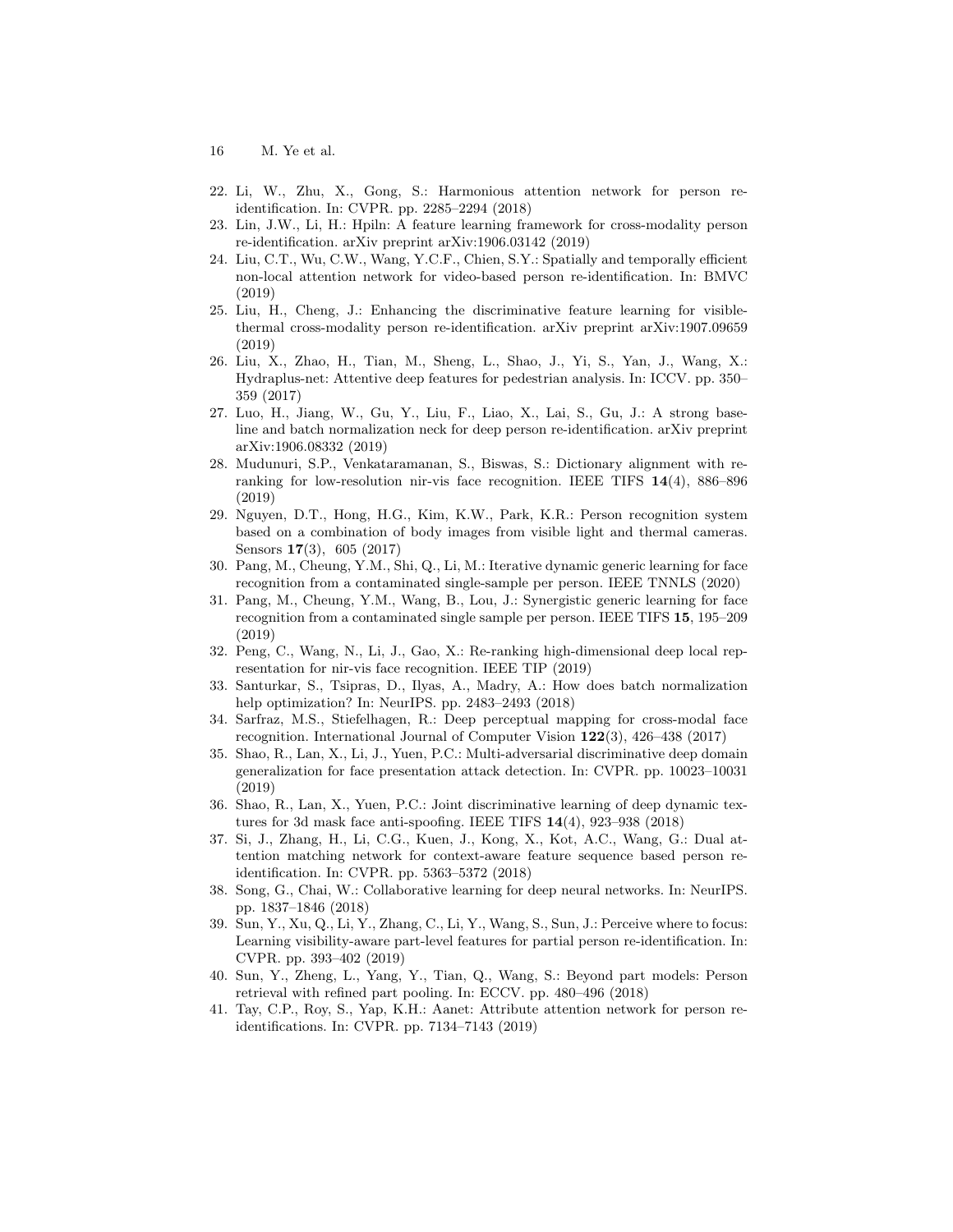- <span id="page-16-9"></span>42. Vaswani, A., Shazeer, N., Parmar, N., Uszkoreit, J., Jones, L., Gomez, A.N., Kaiser, L., Polosukhin, I.: Attention is all you need. In: NeurIPS. pp. 5998–6008 (2017)
- <span id="page-16-21"></span>43. Veličković, P., Cucurull, G., Casanova, A., Romero, A., Lio, P., Bengio, Y.: Graph attention networks. In: ICLR (2018)
- <span id="page-16-7"></span>44. Wang, G., Zhang, T., Cheng, J., Liu, S., Yang, Y., Hou, Z.: Rgb-infrared crossmodality person re-identification via joint pixel and feature alignment. In: ICCV. pp. 3623–3632 (2019)
- <span id="page-16-4"></span>45. Wang, G., Yuan, Y., Chen, X., Li, J., Zhou, X.: Learning discriminative features with multiple granularities for person re-identification. In: ACM MM. pp. 274–282. ACM (2018)
- <span id="page-16-15"></span>46. Wang, N., Gao, X., Sun, L., Li, J.: Bayesian face sketch synthesis. IEEE TIP 26(3), 1264–1274 (2017)
- <span id="page-16-8"></span>47. Wang, X., Girshick, R., Gupta, A., He, K.: Non-local neural networks. In: CVPR. pp. 7794–7803 (2018)
- <span id="page-16-17"></span>48. Wang, Z., Wang, Z., Zheng, Y., Wu, Y., Zeng, W., Satoh, S.: Beyond intramodality: A survey of heterogeneous person re-identification. In: IJCAI (2020)
- <span id="page-16-6"></span>49. Wang, Z., Wang, Z., Zheng, Y., Chuang, Y.Y., Satoh, S.: Learning to reduce duallevel discrepancy for infrared-visible person re-identification. In: CVPR. pp. 618– 626 (2019)
- <span id="page-16-1"></span>50. Wu, A., Zheng, W.s., Yu, H.X., Gong, S., Lai, J.: Rgb-infrared cross-modality person re-identification. In: ICCV. pp. 5380–5389 (2017)
- <span id="page-16-16"></span>51. Wu, X., Huang, H., Patel, V.M., He, R., Sun, Z.: Disentangled variational representation for heterogeneous face recognition. In: AAAI. pp. 9005–9012 (2019)
- <span id="page-16-3"></span>52. Wu, X., Song, L., He, R., Tan, T.: Coupled deep learning for heterogeneous face recognition. In: AAAI. pp. 1679–1686 (2018)
- <span id="page-16-18"></span>53. Xu, K., Ba, J., Kiros, R., Cho, K., Courville, A., Salakhudinov, R., Zemel, R., Bengio, Y.: Show, attend and tell: Neural image caption generation with visual attention. In: ICML. pp. 2048–2057 (2015)
- <span id="page-16-10"></span>54. Yang, W., Huang, H., Zhang, Z., Chen, X., Huang, K., Zhang, S.: Towards rich feature discovery with class activation maps augmentation for person re-identification. In: CVPR. pp. 1389–1398 (2019)
- <span id="page-16-5"></span>55. Yao, H., Zhang, S., Hong, R., Zhang, Y., Xu, C., Tian, Q.: Deep representation learning with part loss for person re-identification. IEEE TIP 28(6), 2860–2871 (2019)
- <span id="page-16-13"></span>56. Ye, M., Lan, X., Leng, Q., Shen, J.: Cross-modality person re-identification via modality-aware collaborative ensemble learning. IEEE Transactions on Image Processing (TIP) (2020)
- <span id="page-16-11"></span>57. Ye, M., Lan, X., Li, J., Yuen, P.C.: Hierarchical discriminative learning for visible thermal person re-identification. In: AAAI. pp. 7501–7508 (2018)
- <span id="page-16-2"></span>58. Ye, M., Lan, X., Wang, Z., Yuen, P.C.: Bi-directional center-constrained topranking for visible thermal person re-identification. IEEE TIFS 15, 407–419 (2020)
- <span id="page-16-0"></span>59. Ye, M., Shen, J., Lin, G., Xiang, T., Shao, L., Hoi, S.C.H.: Deep learning for person re-identification: A survey and outlook. arXiv preprint arXiv:2001.04193 (2020)
- <span id="page-16-14"></span>60. Ye, M., Shen, J., Shao, L.: Visible-infrared person re-identification via homogeneous augmented tri-modal learning. IEEE TIFS (2020)
- <span id="page-16-19"></span>61. Ye, M., Shen, J., Zhang, X., Yuen, P.C., Chang, S.F.: Augmentation invariant and instance spreading feature for softmax embedding. IEEE TPAMI (2020)
- <span id="page-16-12"></span>62. Zeng, Z., Wang, Z., Wang, Z., Zheng, Y., Chuang, Y.Y., Satoh, S.: Illuminationadaptive person re-identification. IEEE TMM (2020)
- <span id="page-16-20"></span>63. Zhang, X., Yu, F.X., Karaman, S., Zhang, W., Chang, S.F.: Heated-up softmax embedding. arXiv preprint arXiv:1809.04157 (2018)